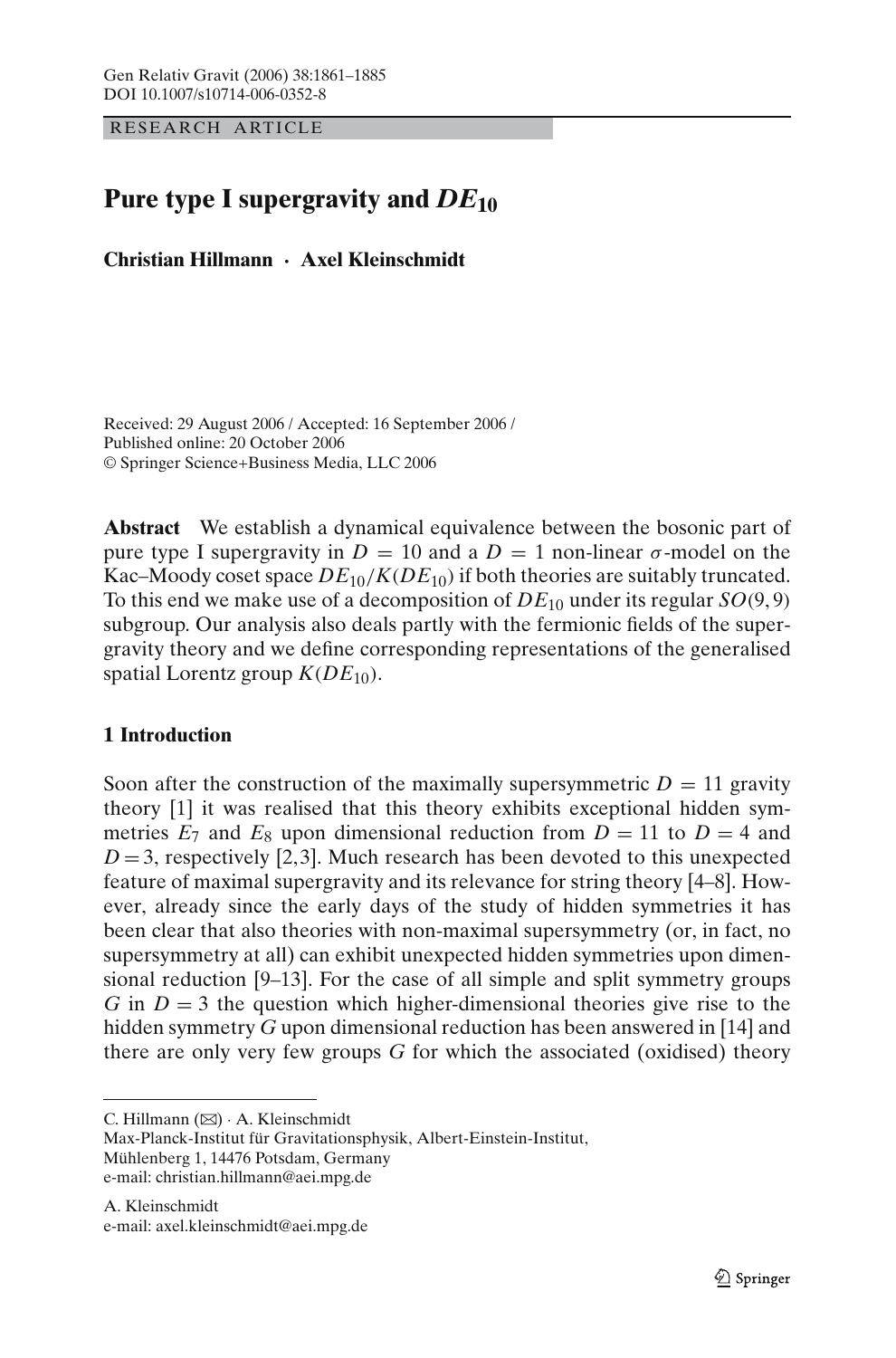has supersymmetry. One example is the group  $D_8 \equiv SO(8,8)$  which in  $D = 3$ is the hidden symmetry of the pure type I supergravity theory in  $D=10$  [\[15](#page-23-8),16] (which has half-maximal supersymmetry) after dimensional reduction. Further dimensional reduction to  $D = 1$  was conjectured [\[10](#page-23-10),12] to lead to an infinitedimensional symmetry of hyperbolic Kac–Moody type, denoted *DE*10, which will be defined below. As pointed out in [\[17\]](#page-24-0) the conjectured symmetry  $DE_{10}$ is consistent with the embedding of pure type I into the maximal theory whose conjectured symmetry is  $E_{10}$  since  $DE_{10}$  is a proper subgroup of  $E_{10}$ .

In this paper, we revisit the hidden symmetries of pure type I supergravity motivated by recent results concerning such infinite-dimensional symmetries. Near a space-like singularity it was found that the effective and dominant dynamics of the model can be mapped to a so-called cosmological billiard system whose massless relativistic billiard ball bounces off the walls of a tendimensional (auxiliary) billiard table [\[18\]](#page-24-1). The location of these walls is identical to that of the bounding walls of the fundamental Weyl chamber of  $DE_{10}$  [\[18\]](#page-24-1) (see also [\[19\]](#page-24-2) for a review of cosmological billiards).

In analogy with the  $E_{10}/K(E_{10})$  model developed in [\[20\]](#page-24-3) for the maximally supersymmetric case, we here study a  $D = 1$  geodesic model on the infinitedimensional coset space  $DE_{10}/K(DE_{10})$ , extending the cosmological billiard dynamics. The dynamical behaviour of the  $\sigma$ -model will be related to that of the pure type I theory.  $K(DE_{10})$  refers to the (formally) maximal compact subgroup of *DE*<sup>10</sup> which plays the role of a generalised spatial Lorentz group. In the context of the  $E_{11}$  approach to Kac–Moody symmetries [\[21,](#page-24-4)22], the bosonic sectors of  $D = 10$  type I theories (also with Abelian vector fields) have been investigated in [\[23\]](#page-24-6) and the equations of motion were derived from a  $DE_{11}$  analysis in the pure type I case. The non-maximal pure  $D = 5$ ,  $N = 2$  supergravity has been studied from a Kac–Moody perspective in [\[24\]](#page-24-7).

Our main result is that a truncated version of the bosonic pure type I equations of motion is dynamically equivalent to a truncation of the equations of the geodesic  $\sigma$ -model on  $DE_{10}/K(DE_{10})$ . The supergravity truncation roughly involves keeping only first-order spatial gradients but arbitrary time dependence, similar to the truncation in the  $E_{10}$  correspondence for the maximally supersymmetric theory [\[20](#page-24-3)[, 25](#page-24-8)]. Therefore we are *not* performing a dimensional reduction to  $D = 1$ . Along the way to demonstrating the correspondence we rewrite the relevant parts of the equations in a form which is manifestly  $SO(9) \times SO(9)$  covariant (see [\[17\]](#page-24-0) for an analysis of the maximal theory in an  $SO(9) \times SO(9)$  formalism). For the Kac–Moody side of the correspondence the  $SO(9) \times SO(9)$  covariance is straight-forward to obtain by taking a socalled level decomposition of  $DE_{10}$  with respect to its  $SO(9, 9)$  subgroup which, after the transition to compact subgroups, leads to  $SO(9) \times SO(9) \subset K(DE_{10})$ covariance. On the supergravity side this requires more work and intricate redefinitions of the standard variables.<sup>[1](#page-1-0)</sup>

<span id="page-1-0"></span><sup>&</sup>lt;sup>1</sup> An  $SO(n) \times SO(n)$  covariant formulation of the bosonic type I supergravity after strict dimensional reduction on an *n*-torus *Tn*, i.e. discarding all spatial gradients, was given in [\[26](#page-24-9)]. Our analysis goes beyond this since we keep spatial gradients. For completeness, we note that  $SO(n, n; \mathbb{Z})$  also appears as the T-duality group of closed string theories compactified on *Tn*.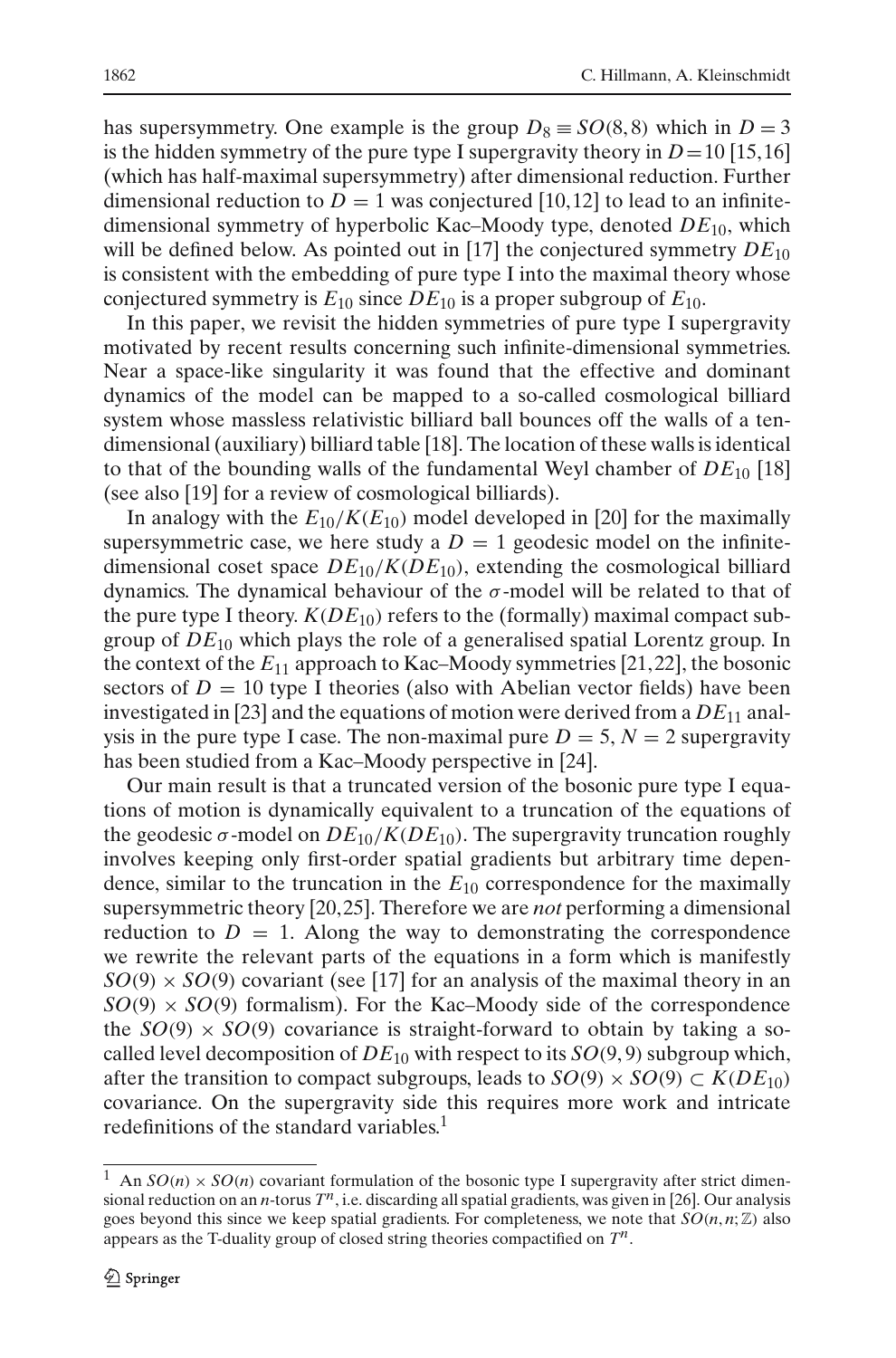Besides the correspondence of the bosonic equations of motion we also study the fermionic fields of supergravity and show how they fit into consistent (albeit unfaithful) representations of the compact subgroup  $K(DE_{10})$  of  $DE_{10}$ . This, together with the bosonic dictionary, allows us to rewrite the supersymmetry variations in a form which not only has manifest  $SO(9) \times SO(9)$  covariance but also beginnings of a full  $K(DE_{10})$  covariance.

Our paper is structured as followed. First we define type I supergravity in our conventions and introduce some field redefinitions in Sect. [2.](#page-2-0) In Sect. [3,](#page-8-0) we define the  $DE_{10}/K(DE_{10})$   $\sigma$ -model in one dimension and work out its equations of motion in an *SO*(9, 9) level decomposition. By comparing the two sets of equations of motion we will derive the dictionary relevant for the dynamical correspondence. In Sect. [4](#page-15-0) we study the supersymmetric aspects and fermionic fields of type I and their relation to  $K(DE_{10})$  before we close with some remarks and future prospects in Sect. [5.](#page-21-0)

#### <span id="page-2-0"></span>**2 Pure type I supergravity**

#### 2.1 Action and supersymmetry

The action of  $D = 10$ ,  $N = 1$  supergravity [\[15\]](#page-23-8) in our conventions reads to lowest fermion order<sup>[2](#page-2-1)</sup>

<span id="page-2-3"></span>
$$
S_{I} = \int d^{10}x \left[ \frac{\hat{E}}{4} \left( \hat{R} - \frac{1}{2} \partial_{M} \Phi \partial^{M} \Phi - \frac{1}{12} e^{-\Phi} H_{MNP} H^{MNP} \right) \right. \\ \left. - \frac{i\hat{E}}{2} \left( \bar{\psi}_{M} \Gamma^{MNP} D_{N} \psi_{P} + \frac{1}{2} \bar{\lambda} \Gamma^{M} D_{M} \lambda + \frac{1}{2} \bar{\psi}_{N} \Gamma^{M} \partial_{M} \Phi \Gamma^{N} \lambda \right) \right. \\ \left. + \frac{i\hat{E}}{48} e^{-\frac{1}{2} \Phi} H_{QRS} \left( \bar{\psi}_{M} \Gamma^{MNQRS} \psi_{N} + \bar{\psi}_{N} \Gamma^{QRS} \Gamma^{N} \lambda - 6 \bar{\psi}^{Q} \Gamma^{R} \psi^{S} \right) \right]. \tag{2.1}
$$

Here,  $\hat{E} = \det(\hat{E}_M^A)$  is the zehnbein determinant and the curvature scalar  $\hat{R}$  is defined in terms of the coefficients of anholonomy  $\hat{\Omega}_{MN}^A$  and the spin connection  $\hat{\omega}_M{}^{AB}$  via<sup>3</sup>

<sup>&</sup>lt;sup>2</sup> In what follows, we will always neglect higher order fermion contributions.

<span id="page-2-2"></span><span id="page-2-1"></span><sup>&</sup>lt;sup>3</sup> Our index conventions are  $A, B, \ldots = 0, \ldots, 9$  are *flat* space–time frame indices,  $M, N, \ldots$  are *curved* space–time coordinate indices whereas lower case  $a, b, \ldots = 1, \ldots, 9$  are flat spatial frame indices and  $m, n, \ldots$  are curved spatial coordinate indices. Frame indices are raised and lowered with the flat Minkowski metric  $\eta_{AB} = \text{diag}(-1, +1, \dots, +1)$  and we have chosen the Newton con-stant conveniently. In Sect. [2.2,](#page-4-0) we will introduce additional indices relevant for the  $SO(9) \times SO(9)$ structure to be studied.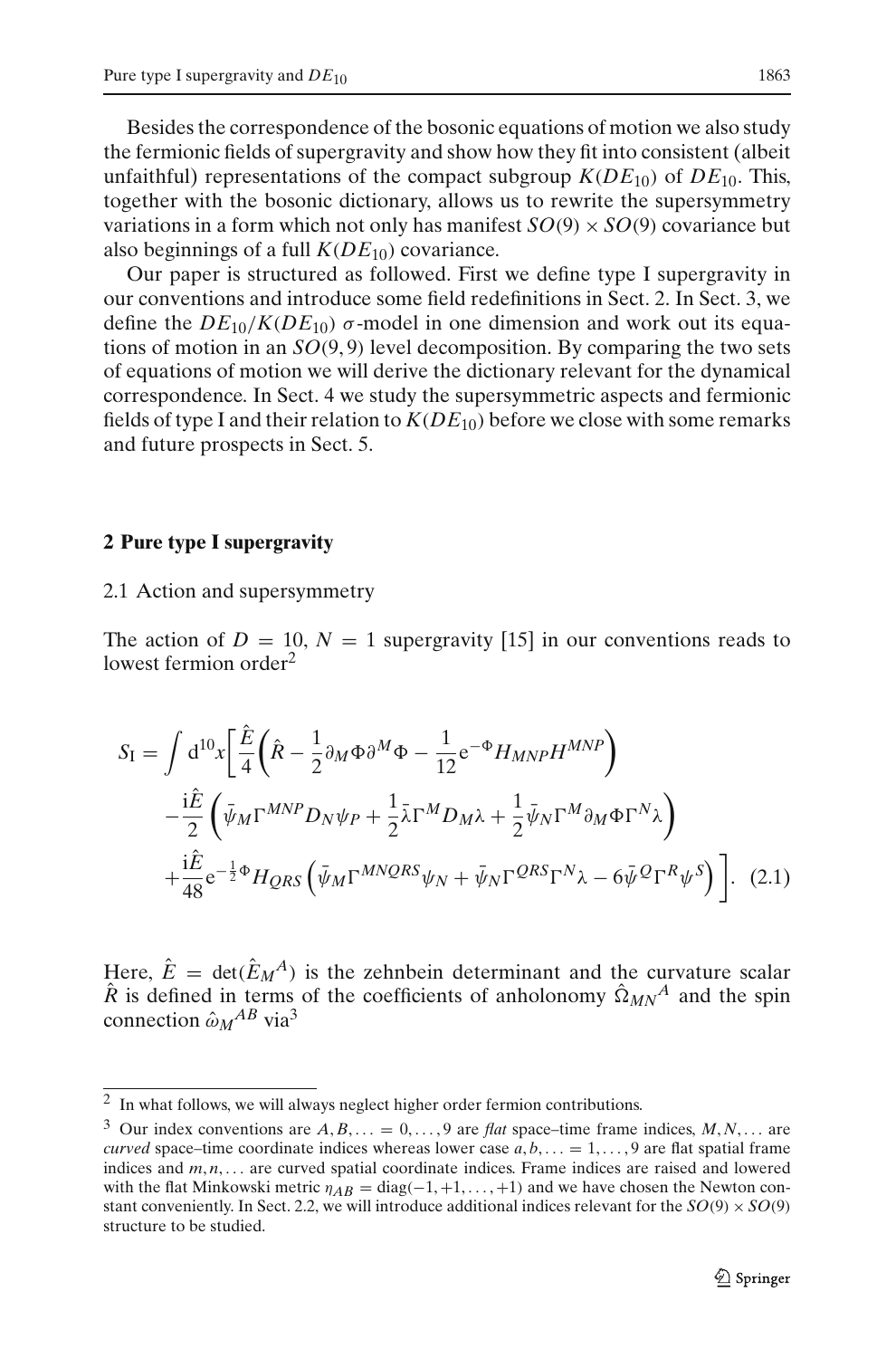$$
\hat{\Omega}_{AB}^C = 2\hat{E}_A{}^M \hat{E}_B{}^N \partial_{[M} \hat{E}_{N]}^C = \hat{\Omega}_{[AB]}^C,
$$
  
\n
$$
\hat{\omega}_{A}{}_{BC} = \frac{1}{2} \left( \hat{\Omega}_{AB}{}_{C} + \hat{\Omega}_{CAB} - \hat{\Omega}_{BCA} \right) = \hat{\omega}_{A[BC]},
$$
  
\n
$$
\hat{R}_{MN}{}^{AB} = 2\partial_{[M} \hat{\omega}_{N]}{}^{AB} + 2\hat{\omega}_{[M}{}^{AC} \hat{\omega}_{N]}{}_{C}{}^{B},
$$
  
\n
$$
\hat{R}_{M}{}^{A} = \hat{E}_B{}^N \hat{R}_{MN}{}^{AB},
$$
  
\n
$$
\hat{R} = \hat{E}_A{}^M \hat{R}_M{}^A.
$$
  
\n(2.2)

<span id="page-3-2"></span>The Lorentz covariant derivative acting on the spinors  $\lambda$ ,  $\epsilon$  and  $\psi_M$  is

<span id="page-3-5"></span>
$$
D_N \psi_M = \partial_N \psi_M + \frac{1}{4} \hat{\omega}_{NAB} \Gamma^{AB} \psi_M,
$$
\n(2.3)

<span id="page-3-6"></span>and the supersymmetry variations leaving the action [\(2.1\)](#page-2-3) invariant are

$$
\delta_{\epsilon} \Phi = -i \bar{\epsilon} \lambda, \tag{2.4a}
$$

$$
\delta_{\epsilon}\hat{E}_M{}^A = \mathrm{i}\bar{\epsilon}\left(\Gamma^A\psi_M + \frac{1}{12}\Gamma^A{}_M\lambda\right),\tag{2.4b}
$$

$$
\delta_{\epsilon} B_{MN} = -2ie^{\frac{1}{2}\Phi}\bar{\epsilon}\left(\Gamma_{[M}\psi_{N]} - \frac{1}{4}\Gamma_{MN}\lambda\right),\tag{2.4c}
$$

$$
\delta_{\epsilon}\lambda = -\frac{1}{2}\Gamma^{M}\epsilon \partial_{M}\Phi - \frac{1}{24}e^{-\frac{1}{2}\Phi}\Gamma^{QRS}\epsilon H_{QRS},
$$
 (2.4d)

$$
\delta_{\epsilon}\psi_M = D_M \epsilon - \frac{1}{96} e^{-\frac{1}{2}\Phi} \left(\Gamma_M^{QRS} - 9\delta_M^Q \Gamma^{RS}\right) \epsilon H_{QRS}.
$$
 (2.4e)

Note that the dilatino  $\lambda$  and the gravitino  $\psi_M$  have opposite spinor chirality as *SO*(1, 9) Majorana–Weyl spinors. As both can be derived from a single 11-dimensional gravitino,<sup>[4](#page-3-0)</sup> we have used  $(32 \times 32)$   $\Gamma$ -matrices<sup>[5](#page-3-1)</sup>  $\Gamma^A$ . The  $\Gamma$ -matrices  $\Gamma^M$  with curved indices appearing in [\(2.1\)](#page-2-3) and below are obtained by conversion with the inverse zehnbein  $\Gamma^M = \Gamma^A \hat{E}_A{}^M$ . The spinors  $\psi_M$  and  $\epsilon$ are understood as projected to one chiral half and  $\lambda$  to the other one. Spinor conjugation is defined by  $\bar{\epsilon} = \epsilon^T \Gamma^0$ . The field strength of the NSNS two-form  $B_{MN}$  is defined by  $H_{MNP} = 3\partial_{[M}B_{NP]}$ .

<span id="page-3-4"></span>The purely bosonic equations of motion deduced from [\(2.1\)](#page-2-3) are

<span id="page-3-3"></span>
$$
\hat{K}_{AB} := \hat{R}_{AB} - \frac{1}{2} \hat{\partial}_A \Phi \hat{\partial}_B \Phi - \frac{1}{4} e^{-\Phi} \hat{H}_{ACD} \hat{H}_B{}^{CD} \n+ \frac{1}{48} \eta_{AB} e^{-\Phi} \hat{H}_{CDE} \hat{H}^{CDE} = 0,
$$
\n(2.5a)

$$
\hat{M}_{AB} := \hat{D}^C (e^{-\Phi} \hat{H}_{CAB}) = 0,
$$
\n(2.5b)

$$
\hat{S} := \hat{D}_A \hat{\partial}^A \Phi + \frac{1}{12} e^{-\Phi} \hat{H}_{CDE} \hat{H}^{CDE} = 0.
$$
 (2.5c)

 $\frac{4}{4}$  See e.g. [\[15](#page-23-8)] for the detailed derivation.

<span id="page-3-1"></span><span id="page-3-0"></span> $5$  Our  $\Gamma$ -matrix conventions can be found in the Appendix.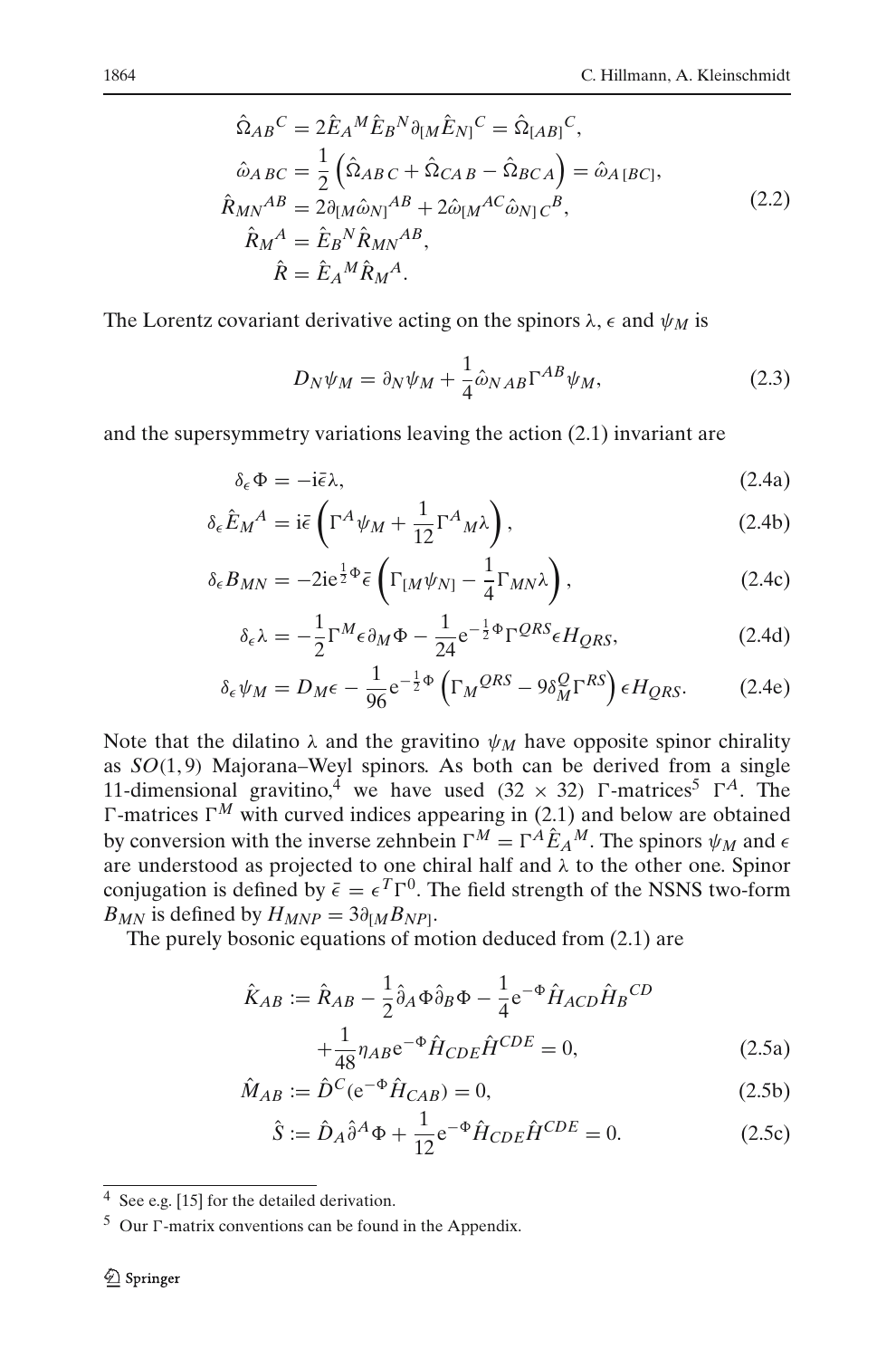The hats on the quantities denote their projection onto an orthonormal frame by using the zehnbein  $\hat{E}_M^A$ , e.g.  $\hat{\partial}_A = \hat{E}_A^M \partial_M$ . The Lorentz covariant derivative  $\hat{D}_A$  is defined with respect to the spin connection  $\hat{\omega}_{A}$  *BC* such that for example  $\hat{D}_A \hat{\partial}^A \Phi = \hat{\partial}_A \hat{\partial}^A \Phi + \hat{\omega}_A^{AC} \hat{\partial}_C \Phi.$ 

<span id="page-4-3"></span>Finally, we have the Bianchi identities

$$
\hat{D}_{[A}\hat{H}_{BCD]} = 0,\t(2.6a)
$$

$$
R_{[ABC]D} = 0,\t\t(2.6b)
$$

which are satisfied trivially if one substitutes in the definitions in terms of the zehnbein  $E_M^A$  and the potential  $B_{MN}$ . Here, it is more useful to keep them as separate equations since they will appear separately in the correspondence with the  $DE_{10}/K(DE_{10})$  σ-model.

## <span id="page-4-0"></span>2.2 Redefinitions and gauge choices

In order to make the  $SO(9) \times SO(9)$  structure manifest, we fix the following zero shift (pseudo-Gaussian) gauge for the zehnbein *à la* ADM:

$$
\hat{E}_M^A = \begin{pmatrix} N & 0 \\ 0 & \hat{E}_m{}^a \end{pmatrix} \tag{2.7}
$$

<span id="page-4-5"></span>and then scale the spatial vielbein components and the dilaton field according  $to^{6}$ 

$$
e_m^a := e^{\frac{1}{4}\Phi} \hat{E}_m^a,
$$
  
\n
$$
e^{\phi} := (\det(\hat{E}_m^a))^{-1} e^{-\frac{1}{4}\Phi}.
$$
\n(2.8)

Furthermore, we define a new (densitised) lapse function by letting

$$
n := (\det(\hat{E}_m{}^a))^{-1} N = (\det(e_m{}^a))^{\frac{1}{8}} e^{\frac{9}{8}\phi} N \tag{2.9}
$$

<span id="page-4-4"></span><span id="page-4-2"></span>and set

$$
\mathbf{v}_a := \hat{\omega}_{bab} \mathbf{e}^{-\frac{1}{4}\Phi} = \partial_a \phi + e_a^m \partial_b e_m^b, \tag{2.10}
$$

where we have used the abbreviation  $\partial_a \equiv e_a^m \partial_m$ . In general, unhatted quantities in flat indices have been projected using the new spatial neunbein  $e_m{}^a$ instead of  $E_m^a$ . Finally, we adopt a Coulomb-type gauge for the two-form potential by setting  $B_{tm} = 0$ .

<span id="page-4-1"></span> $6$  These redefinitions differ from the ones in [\[17](#page-24-0)] since we have made an additional conformal transformation to arrive at the action [\(2.1\)](#page-2-3). The advantage of this is that also the new lapse of [\(2.9\)](#page-4-2) below is the usual densitised lapse as in [\[20\]](#page-24-3).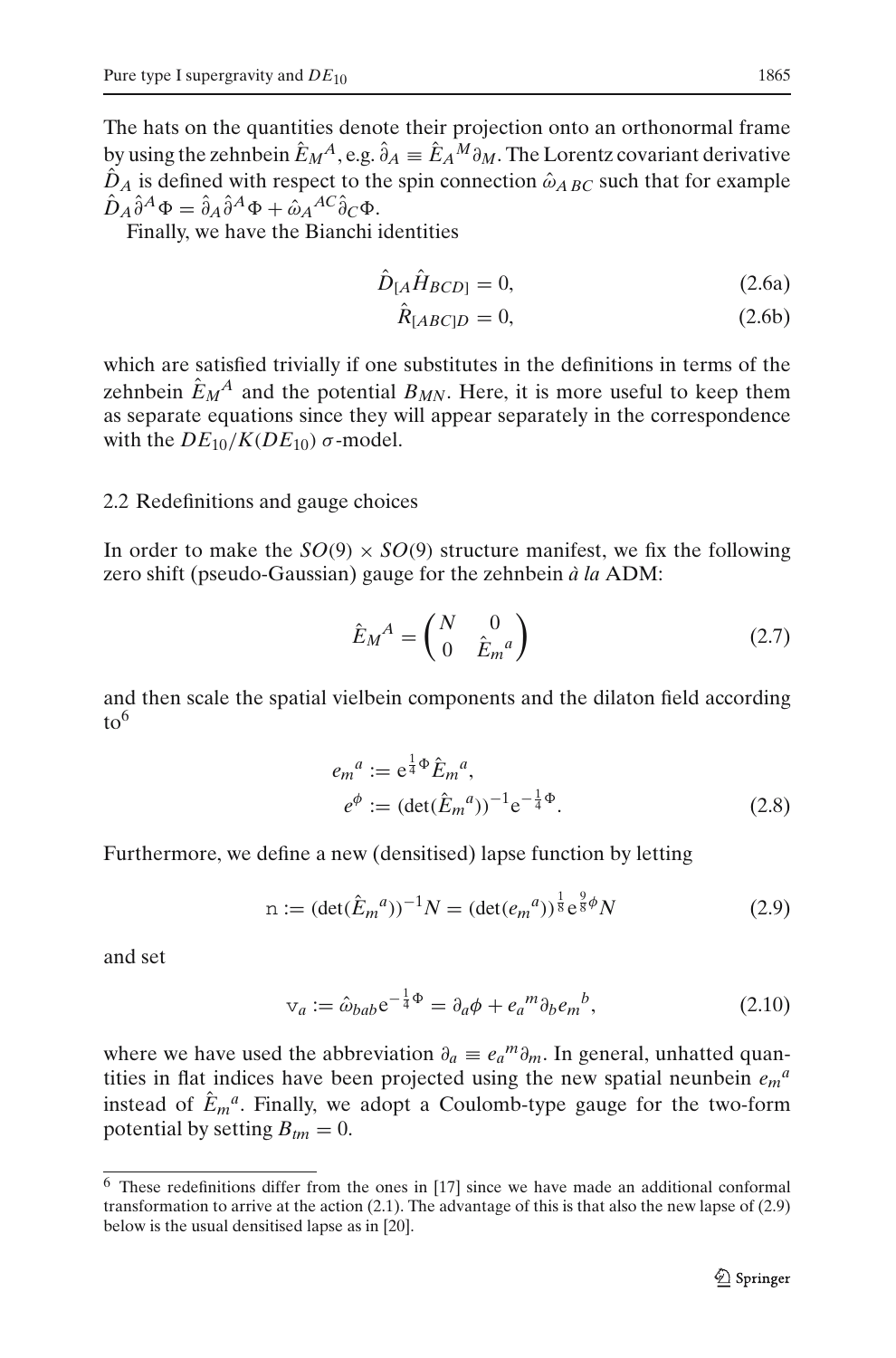The bosonic fields are now combined into two sets of new variables. The first set contains only temporal derivatives and is given by

<span id="page-5-0"></span>
$$
P_{ij} := e_i^m e_j^{-n} \left( \omega_{mnt} - \frac{1}{2} H_{tmn} \right), \qquad (2.11a)
$$

$$
Q_{ij} := e_i^m e_j^n \left( \omega_{tmn} + \frac{1}{2} H_{tmn} \right), \qquad (2.11b)
$$

$$
Q_{\bar{i}j} := e_{\bar{i}}{}^{m} e_{j}{}^{n} \left( \omega_{tmn} - \frac{1}{2} H_{tmn} \right), \qquad (2.11c)
$$

<span id="page-5-1"></span>whereas the second set consists of combinations of spatial derivatives of the fields defined via

$$
P_{ijk} := -3! n e^{-2\phi} e_i^m e_j^n e_k^p \left( \frac{1}{4} \omega_{[mnp]} + \frac{1}{24} H_{mnp} \right), \tag{2.12a}
$$

$$
P_{ijk} := -2ne^{-2\phi}e_i{}^m e_j{}^n e_k{}^p \left(\frac{1}{4}\omega_{m[np]} + \frac{1}{8}H_{mnp}\right),\tag{2.12b}
$$

$$
P_{i\bar{j}\bar{k}} := +2ne^{-2\phi}e_i{}^m e_j{}^n e_{\bar{k}}{}^p \left(\frac{1}{4}\omega_{m[np]} - \frac{1}{8}H_{mnp}\right),
$$
 (2.12c)

$$
P_{\bar{i}j\bar{k}} := +3! n e^{-2\phi} e_{\bar{i}}{}^{m} e_{\bar{j}}{}^{n} e_{\bar{k}}{}^{p} \left( \frac{1}{4} \omega_{[mnp]} - \frac{1}{24} H_{mnp} \right), \tag{2.12d}
$$

where  $\omega$  is the spin connection with respect to the rescaled vielbein  $e_m^a$ . Its definition is analogous to [\(2.2\)](#page-3-2), implying e.g.  $\omega_{mnt} = e_{(m}{}^a \partial_t e_{n})a$ . Both the indices  $i, j, \ldots$  and  $\overline{i}, \overline{j}, \ldots$  are frame indices taking values in the spatial directions 1, ..., 9, where we identify  $e_i^m$  and  $e_i^m$ , so that for example  $\partial_{\bar{i}} = \partial_i$ . However, they will have different transformation properties under an  $SO(9) \times SO(9)$ group we now introduce. To be more precise, the unbarred indices are *SO*(9) vector indices of the first factor, whereas the barred indices are vector indices of the second factor. The spatial *SO*(9) Lorentz group is the diagonal subgroup of  $SO(9) \times SO(9)$  (see also [\[17\]](#page-24-0)). The fields  $Q_{ij}$ ,  $Q_{\bar{i}j}$ ,  $P_{ijk}$  and  $P_{\bar{i}j\bar{k}}$  are totally antisymmetric, whereas the mixed  $P_{ij}$ ,  $P_{ijk}$  and  $P_{i\bar{j}\bar{k}}$  are only antisymmetric in indices belonging to the same *SO*(9) factor of *SO*(9)  $\times$  *SO*(9). Repeated indices on the same level are summed over with  $\delta^{ij}$  or  $\delta^{i\bar{j}}$ .

We note that the total number of components in  $P_{ijk}$ ,  $P_{ijk}$ ,  $P_{ijk}$  and  $P_{\bar{i}j\bar{k}}$  is 816 whereas the number of independent components of the supergravity variables  $\omega_{mnn}$  and  $H_{mnn}$  involved in the redefinition is only 408 so that the redefinition is not one-to-one. Hence, there are equivalent ways of expressing a supergravity expression in these new variables. Our choice is such that it connects well to the *DE*<sup>10</sup> analysis.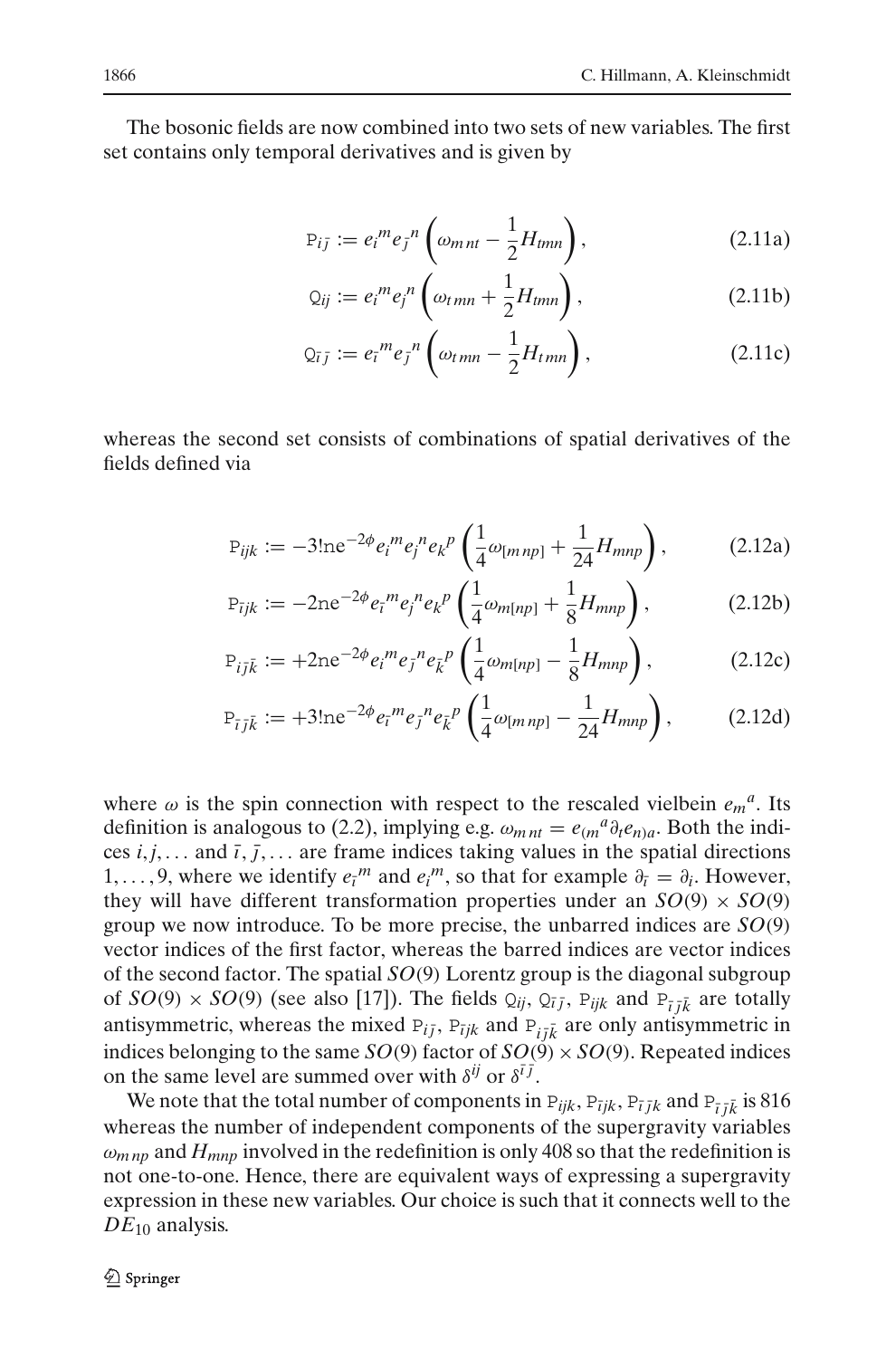#### 2.3 Supergravity dynamics

We now take certain combinations of the equations of motion [\(2.5\)](#page-3-3) after separating the time index 0 from the spatial indices *a*. The independent components of the equations of motion then are

$$
\hat{K}_{ab} = 0, \quad \hat{K}_{00} = 0, \quad \hat{K}_{a0} = 0, \n\hat{M}_{ab} = 0, \quad \hat{M}_{a0} = 0, \quad \hat{S} = 0.
$$
\n(2.13)

We combine the symmetric Einstein equation and the antisymmetric two-form equation into a single tensor equation with no definite symmetry

$$
N^{2}\left(\hat{K}_{ab} - \frac{1}{4}\delta_{ab}\hat{S} + \frac{1}{2}e^{\frac{1}{2}\Phi}\hat{M}_{ab}\right) = 0.
$$
 (2.14)

<span id="page-6-1"></span><span id="page-6-0"></span>In the new variables  $(2.11)$  and  $(2.12)$ , Eq.  $(2.14)$  takes the form

$$
nD_t \left( n^{-1} P_{ij} \right) - e^{2\phi} \left( P_{ikl} P_{jkl} + 2 P_{\bar{k}il} P_{l\bar{k}\bar{j}} + P_{i\bar{k}\bar{l}} P_{j\bar{k}\bar{l}} \right)
$$
  
=  $n\partial_p \left[ e_k^p P_{\bar{j}ki} - e_{\bar{k}}^p P_{i\bar{k}\bar{j}} \right] - e^{2\phi} \left( P_{ikl} P_{jkl} + P_{i\bar{k}\bar{l}} P_{j\bar{k}\bar{l}} - 2 P_{\bar{k}il} P_{l\bar{k}\bar{j}} \right)$   
 $- n^2 e^{-2\phi} \partial_{(i} \nabla_{\bar{j}} + n e^{-\phi} \partial_{(i} \left[ n e^{-\phi} \left( n^{-1} \partial_{\bar{j}} n - \partial_{\bar{j}} \phi \right) \right]$  (2.15)

<span id="page-6-2"></span>with the  $SO(9) \times SO(9)$  covariant derivative  $D_t$  acting on  $P_{i\bar{j}}$  via

$$
D_t P_{i\bar{j}} := \partial_t P_{i\bar{j}} + Q_{ik} P_{k\bar{j}} + Q_{\bar{j}\bar{k}} P_{i\bar{k}}.
$$
 (2.16)

The dilaton equation of motion [\(2.5c\)](#page-3-4) can be combined with the spatial trace of the Einstein equation by

$$
N^2 \left( \frac{1}{4} \hat{S} - \delta^{ab} \hat{K}_{ab} \right) = 0 \tag{2.17}
$$

<span id="page-6-3"></span>to give the first scalar equation of motion

$$
n\partial_t \left( n^{-1} \partial_t \phi \right) + \frac{1}{6} e^{2\phi} \left( P_{ijk} P_{ijk} + 3 P_{ijk} P_{ijk} + 3 P_{ij\bar{k}} P_{ij\bar{k}} + P_{\bar{i}j\bar{k}} P_{\bar{i}j\bar{k}} \right)
$$
  
=  $n^2 e^{-2\phi} \left[ 2\partial_a v_a - \frac{1}{2} \Omega^{abc} \Omega_{acb} - v_a v_a \right]$   
-  $ne^{-\phi} \partial_a \left( ne^{-\phi} \left[ n^{-1} \partial_a n - \partial_a \phi \right] \right) + n^2 e^{-2\phi} v_a \left[ n^{-1} \partial_a n - \partial_a \phi \right].$  (2.18)

Furthermore, we have an independent second scalar equation

$$
-N^2(\hat{K}_{00} + \delta^{ab}\hat{K}_{ab}) = 0, \tag{2.19}
$$

 $\mathcal{Q}$  Springer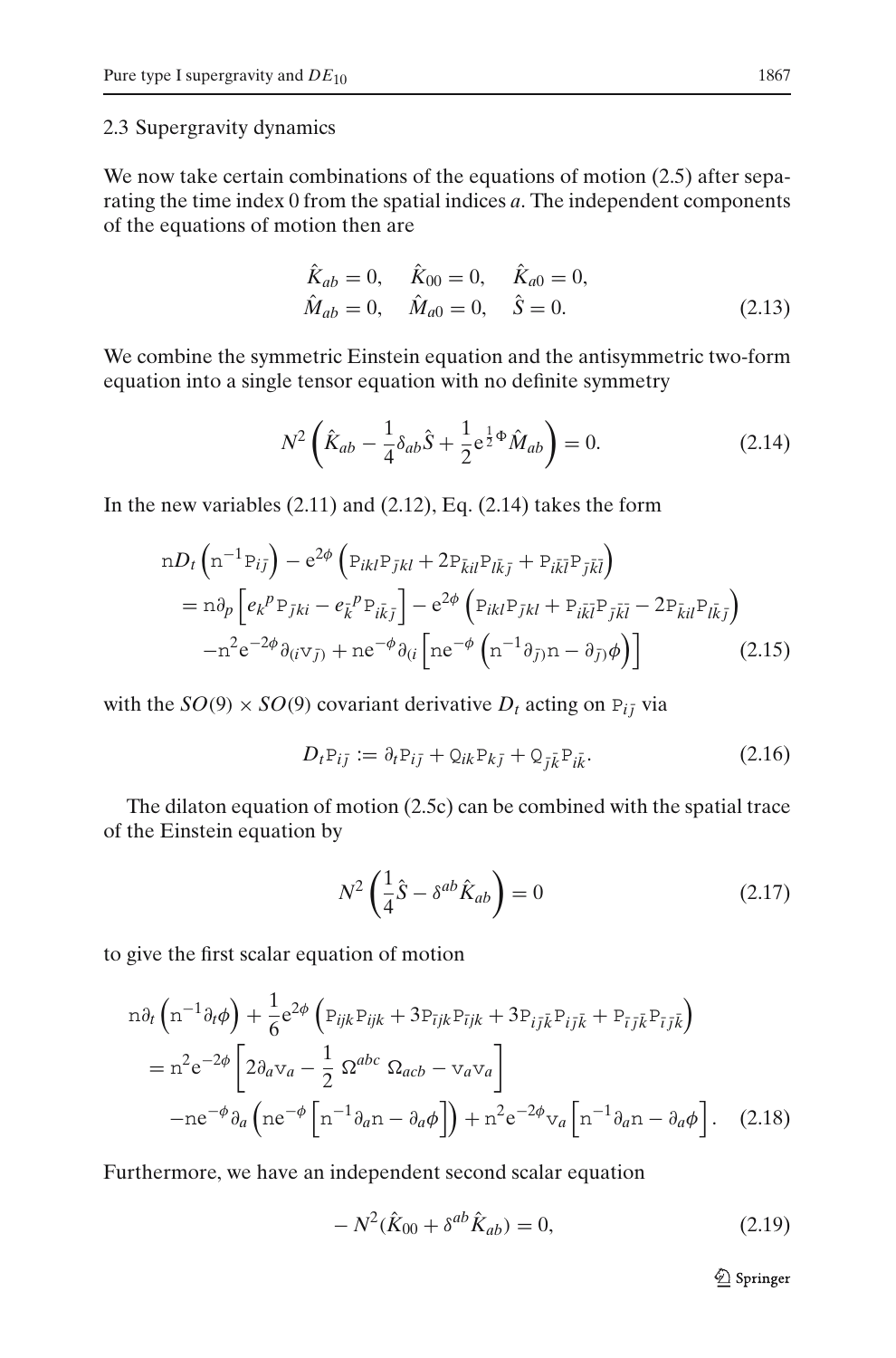which is proportional to the Hamiltonian constraint. In the new variables it reads

<span id="page-7-3"></span>
$$
-(\partial_t \phi)^2 + P_{ij} P_{ij} + \frac{1}{6} e^{2\phi} \left( P_{ijk} P_{ijk} + 3 P_{ijk} P_{ijk} + 3 P_{ij} \bar{k} P_{ij} \bar{k} + P_{\bar{i} \bar{j} \bar{k}} P_{\bar{i} \bar{j} \bar{k}} \right)
$$
  
= 
$$
n^2 e^{-2\phi} \left[ 2 \partial_a v_a - \frac{1}{2} \Omega^{abc} \Omega_{acb} - v_a v_a \right].
$$
 (2.20)

Finally, we have two vector equations stemming from the Gauss constraint on the two-form field,  $\hat{M}_{a0} = 0$ , and the diffeomorphism constraint,  $\hat{K}_{a0} = 0$ . We combine them by

<span id="page-7-0"></span>
$$
N e^{-\frac{1}{4}\Phi} \left( \hat{K}_{a0} \pm \frac{1}{2} e^{\frac{1}{2}\Phi} \hat{M}_{a0} \right) = 0 \tag{2.21}
$$

<span id="page-7-4"></span>and get the two vector constraint equations

$$
0 = n\partial_m \left[ e_j{}^m n^{-1} P_{ij} \right] + 2n^{-1} e^{2\phi} P_{jki} P_{kj} + n e^{-\phi} \partial_i \left( n^{-1} e^{\phi} \partial_i \phi \right), \quad (2.22a)
$$

$$
0 = \mathbf{n}\partial_m \left[ e_j^m \mathbf{n}^{-1} \mathbf{P}_{j\bar{\imath}} \right] - 2\mathbf{n}^{-1} e^{2\phi} \mathbf{P}_{j\bar{k}\bar{\imath}} \mathbf{P}_{j\bar{k}} + \mathbf{n} e^{-\phi} \partial_{\bar{\imath}} \left( \mathbf{n}^{-1} e^{\phi} \partial_t \phi \right). \tag{2.22b}
$$

The Eqs. [\(2.15\)](#page-6-1)–[\(2.22\)](#page-7-0) are completely equivalent to the set of bosonic equations of motion [\(2.5\)](#page-3-3) upon substitution of the definitions [\(2.11\)](#page-5-0) and [\(2.12\)](#page-5-1).

We conclude this section by giving the Bianchi identities [\(2.6a\)](#page-4-3) and [\(2.6b\)](#page-4-3) in an appropriate form. Starting from the equations

<span id="page-7-2"></span>
$$
ne^{-2\phi}D_t\left(n^{-1}e^{2\phi}P_{ijk}\right) + 3P_{[i|\bar{l}}P_{\bar{l}|jk]} = -\frac{3}{2}\partial_{[i}Q_{jk]},
$$
\n(2.23a)

<span id="page-7-1"></span>
$$
ne^{-2\phi}D_t\left(n^{-1}e^{2\phi}P_{\bar{i}jk}\right) + P_{\bar{i}i}P_{ljk} + 2P_{\bar{i}j|\bar{l}|}P_{k|\bar{i}\bar{l}} = -\frac{1}{2}\partial_{\bar{i}}Q_{jk} + \partial_{\bar{i}j}P_{k|\bar{i}},\qquad(2.23b)
$$

$$
ne^{-2\phi}D_t\left(n^{-1}e^{2\phi}P_{i\bar{j}\bar{k}}\right) + P_{i\bar{l}}P_{\bar{l}j\bar{k}} + 2P_{l\bar{l}j}P_{\bar{k}}_{j\bar{l}l} = \frac{1}{2}\partial_iQ_{\bar{j}\bar{k}} - \partial_{\bar{l}j}P_{|i|\bar{k}|},\qquad(2.23c)
$$

$$
ne^{-2\phi}D_t\left(n^{-1}e^{2\phi}P_{\bar{i}j\bar{k}}\right) + 3P_{I[\bar{i}}P_{|I|\bar{j}\bar{k}]} = \frac{3}{2}\partial_{[\bar{i}}Q_{\bar{j}\bar{k}]},\tag{2.23d}
$$

one recovers the Bianchi identities by taking suitable combinations. For the Bianchi identity  $\hat{D}_{[0} \hat{H}_{abc]} = 0$  one has to sum [\(2.23a\)](#page-7-1) and [\(2.23d\)](#page-7-1), whereas  $\hat{R}_{[0bcd]} = 0$  corresponds to the difference between [\(2.23a\)](#page-7-1) and [\(2.23d\)](#page-7-1). The difference between [\(2.23b\)](#page-7-1) and [\(2.23c\)](#page-7-1) gives the identity  $R_{[0ab]c} = 0$ . The Bianchi identities with purely spatial indices will not be discussed here but they can also be rewritten in the new variables of [\(2.11\)](#page-5-0) and [\(2.12\)](#page-5-1).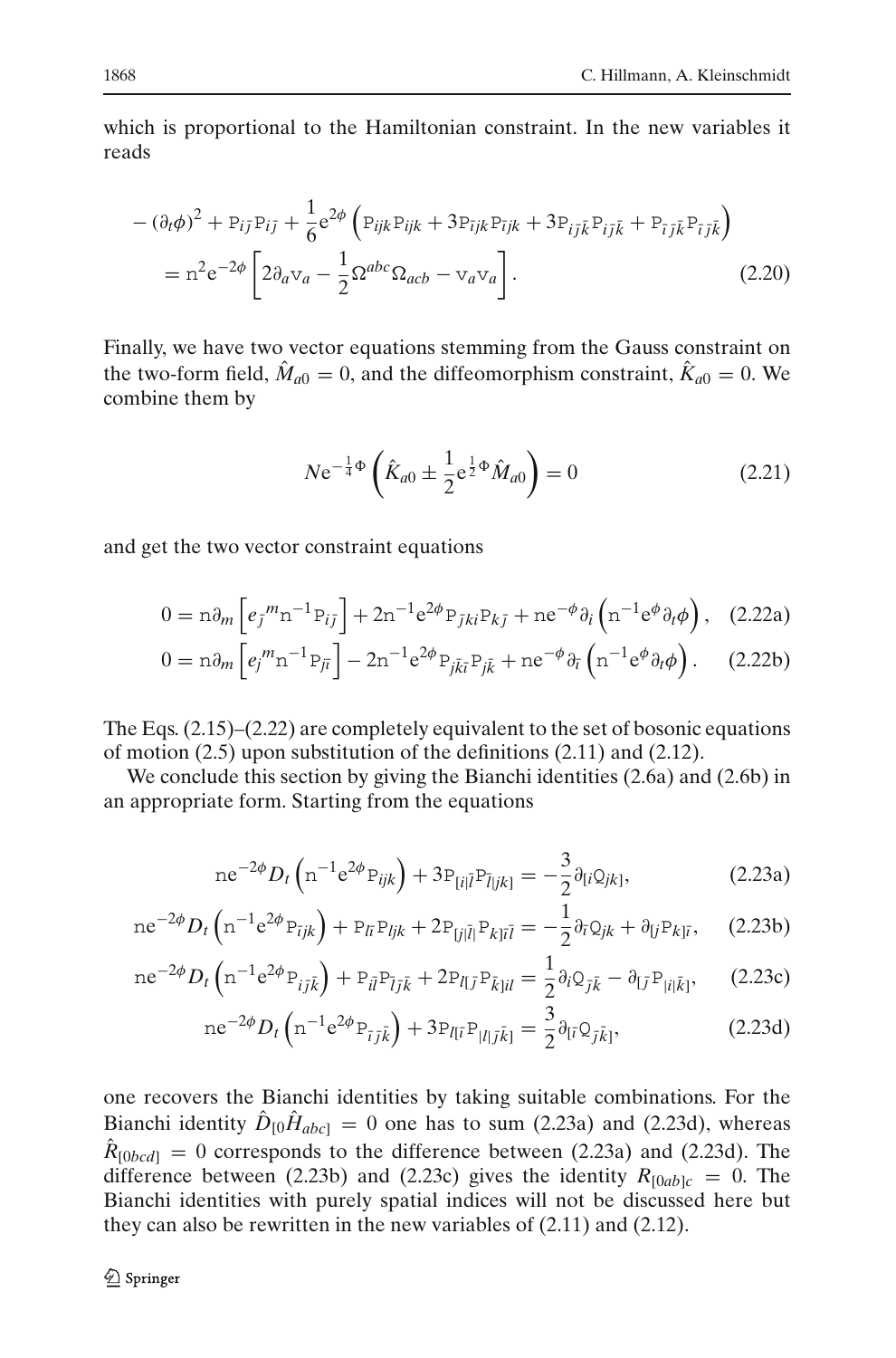#### <span id="page-8-0"></span>**3 The geodesic** *DE***10***/K(DE***10***)* **coset model**

<span id="page-8-7"></span>3.1 Abstract derivation of the equations of motion

The abstract  $D = 1$   $\sigma$ -model on any group coset  $G/H$  is given in terms of a representative  $V(t) \in G/H$ , where *t* is the parameter along the world-line. The velocity along this world-line pulled backed to the identity is the Lie(*G*) valued expression  $\partial_t V V^{-1}$  that can be decomposed into generators along Lie(*H*) and  $Lie(G/H)$  as

$$
\partial_t \mathcal{V} \mathcal{V}^{-1} = \mathcal{Q} + \mathcal{P},\tag{3.1}
$$

<span id="page-8-6"></span>where  $Q \in \text{Lie}(H)$  are the unbroken gauge connections in the language of non-linear realisations, and  $P \in \text{Lie}(G/H)$  correspond to the velocity components in the direction of the 'broken' generators. Using the invariant symmetric form ( $\equiv$  Cartan–Killing form)<sup>[7](#page-8-1)</sup>  $\langle \cdot | \cdot \rangle$  on Lie(*G*), we define a Lagrange function that determines the dynamics of the bosonic  $D = 1 \sigma$ -model

$$
L = \frac{1}{4} n^{-1} \langle \mathcal{P} | \mathcal{P} \rangle.
$$
 (3.2)

<span id="page-8-3"></span>The Lagrange function is invariant under the standard non-linear transformation *V*(*t*) → *h*(*t*)*V*(*t*)*g*<sup>-1</sup> for local *h*(*t*) ∈ *H* and global *g* ∈ *G*. The factor *n*(*t*) ensures reparametrisation invariance along the world-line and, since we have no mass term in L, the massless particle will move on a null trajectory.<sup>[8](#page-8-2)</sup>

In order to derive the equations of motion from this Lagrange function we consider variations of the field  $V$  associated with a derivation  $\delta$  which is assumed to commute with the time derivative ∂*t*. Under this variation we get a similar decomposition  $\delta V V^{-1} = \Sigma + \Lambda$  for  $\Sigma \in \text{Lie}(H)$  and  $\Lambda \in \text{Lie}(G/H)$ . Substituting this variation into the Lagrange function [\(3.2\)](#page-8-3) leads to the *H* covariant  $\sigma$ -model equations of motion

<span id="page-8-9"></span>
$$
n\partial_t(n^{-1}\mathcal{P}) - [\mathcal{Q}, \mathcal{P}] = 0 \tag{3.3}
$$

<span id="page-8-5"></span>and the null constraint<sup>[9](#page-8-4)</sup>

$$
\langle \mathcal{P} | \mathcal{P} \rangle = 0. \tag{3.4}
$$

Using the *H* covariant derivative

<span id="page-8-8"></span>
$$
\mathcal{D} = \partial_t - \mathcal{Q},\tag{3.5}
$$

 $7$  This is the invariant trace in the adjoint representation in the finite-dimensional case.

<span id="page-8-1"></span><sup>&</sup>lt;sup>8</sup> This is only possible if the invariant form  $\langle \cdot | \cdot \rangle$  is *indefinite* as in our case.

<span id="page-8-4"></span><span id="page-8-2"></span><sup>&</sup>lt;sup>9</sup> We assume here that  $V$  and *n* are independent.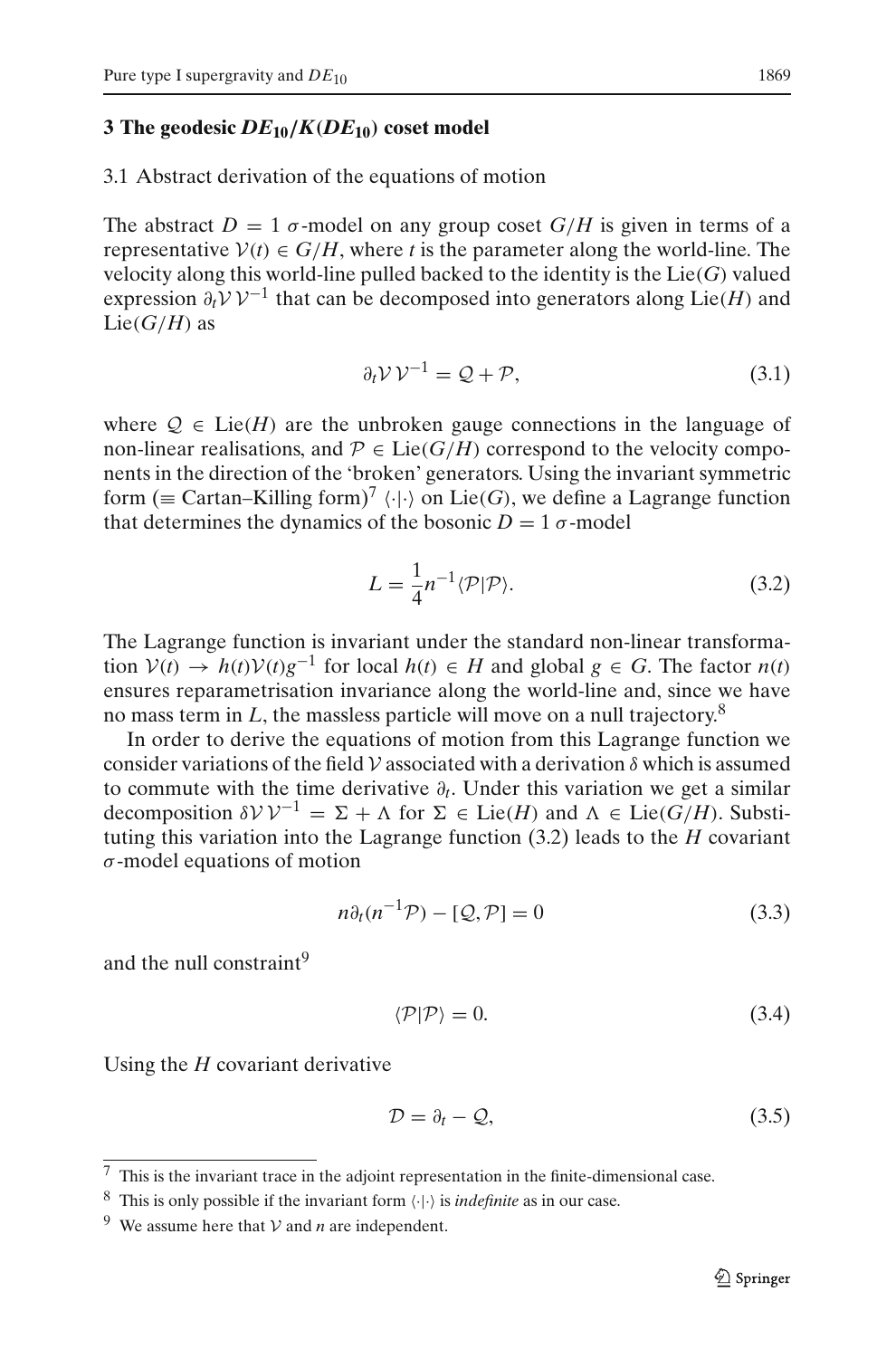

<span id="page-9-1"></span>**Fig. 1** Dynkin diagram of Lie( $DE_{10}$ ) with numbering of nodes. The solid nodes mark the  $\mathfrak{so}(9,9)$  ≡ Lie(*D*9) subalgebra

where  $Q$  acts on a *H* representation, here the algebraic coset Lie( $G/H$ ), Eq. [\(3.3\)](#page-8-5) can also be written as

$$
\mathcal{D}(n^{-1}\mathcal{P}) = 0.\tag{3.6}
$$

For any Kac–Moody algebra [\[27](#page-24-10)], there is a generalised transposition map  $-\omega$  mapping the Chevalley generators  $e_i$ ,  $f_i$  and  $h_i$  with  $i = 1, \ldots, \text{rk}(\text{Lie}(G))$  to themselves by

$$
-\omega(e_i) = f_i, \quad -\omega(f_i) = e_i, \quad -\omega(h_i) = h_i.
$$
\n(3.7)

As  $\omega^2 = \mathbf{1}_{\text{Lie}(G)}$ , we can decompose any Lie(*G*)-valued object into eigenspaces  $Q \in \text{Lie}(H)$  and  $P \in \text{Lie}(G/H)$  via

$$
-\omega(\mathcal{P}) = \mathcal{P}, \quad -\omega(\mathcal{Q}) = -\mathcal{Q}.\tag{3.8}
$$

*H* is then referred to as the maximal compact<sup>[10](#page-9-0)</sup> subgroup of *G*, which we denote by  $K(G)$ . Now we study this general set-up for the case of  $G = DE_{10}$ and  $H = K(DE_{10})$ .

## <span id="page-9-2"></span>3.2 The *D*<sup>9</sup> level decomposition of Lie(*DE*10)

The Lie algebra  $Lie(DE_{10})$  is an infinite-dimensional hyperbolic Kac–Moody algebra [\[27\]](#page-24-10) with Dynkin diagram given in Fig. [1](#page-9-1) and we consider it in split real form. In order to analyse the dynamical equation [\(3.3\)](#page-8-5), we need to know the structure constants of  $Lie(DE_{10})$ . However, a closed representation of Lie( $DE_{10}$ ) is not known. The only known presentation of Lie( $DE_{10}$ ) is in terms of simple generators  $e_i$ ,  $f_i$  and  $h_i$  (for  $i = 1, \ldots, 10$ ) and defining relations among them [\[27](#page-24-10)]. These simple generators and their independent multiple commutators form a basis of the vector spaces  $n_{+}$ ,  $n_{-}$  and the Cartan subalgebra h respectively. Thus, one obtains the following decomposition of  $Lie(DE_{10})$ :

$$
\text{Lie}(DE_{10}) = \mathfrak{n}_- \oplus \mathfrak{h} \oplus \mathfrak{n}_+.
$$
 (3.9)

Next, we define the level  $\ell$  of a homogeneous element of  $n_+$  with respect to  $D_9 \equiv \text{Lie}(SO(9, 9))$  to be the number of times  $e_{10}$  appears in the correspond-

<span id="page-9-0"></span> $10$  In the case of a finite-dimensional Lie group  $G$ , this is the standard notion of a compact manifold.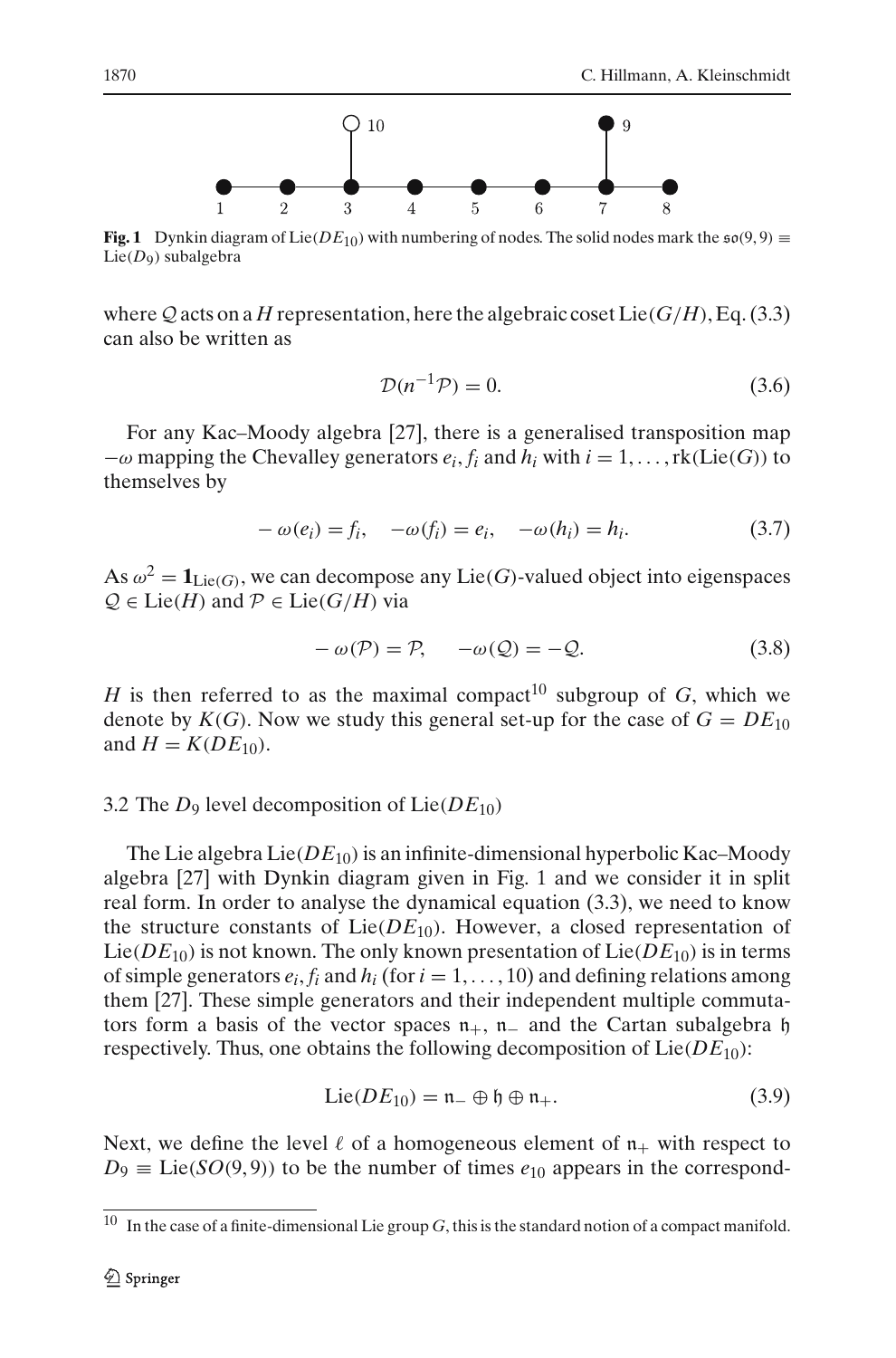ing multiple commutator. This definition can be extended to the entire Kac– Moody algebra by counting  $f_{10}$  negatively and setting the degree of h to zero. Thus, we have constructed an integer grading of  $Lie(DE_{10})$ , given by the level decomposition into subspaces labelled by levels  $\ell \in \mathbb{Z}$ . The level  $\ell$  piece in this decomposition is finite-dimensional and is mapped to itself under the adjoint action of the  $\ell = 0$  piece. Therefore any fixed level  $\ell$  is a sum of irreducible representations of the  $\ell = 0$  subalgebra of Lie(*DE*<sub>10</sub>) and we first study  $\ell = 0$ .<sup>[11](#page-10-0)</sup>

Following from this definition, the subspace with level  $\ell = 0$  consists of all multiple generators of  $e_i$ ,  $f_i$  for  $i = 1, \ldots, 9$  and all ten Cartan subalgebra elements. Leaving out all *e*<sup>10</sup> and *f*<sup>10</sup> generators in commutators one arrives at a Lie( $D_9$ ) subalgebra of Lie( $DE_{10}$ ) as also evident from Fig. [1.](#page-9-1) A certain linear combination of the ten Cartan elements  $h_i$  is orthogonal to this  $\mathfrak{so}(9,9)$ and therefore the resulting  $\ell = 0$  subalgebra of Lie(*DE*<sub>10</sub>) is the direct sum  $\mathfrak{so}(9,9) \oplus \mathfrak{gl}(1).$ 

We denote the *SO*(9,9) generators by  $M^{IJ} = -M^{JI}$  and take their commutation relation to be

$$
\left[M^{IJ}, M^{KL}\right] = \eta^{KI} M^{JL} - \eta^{KJ} M^{IL} - \eta^{LI} M^{JK} + \eta^{LJ} M^{IK} \tag{3.10}
$$

with

$$
\eta^{IJ} = \text{diag}(\mathbf{1}_9, -\mathbf{1}_9) \Longleftrightarrow \eta^{ij} = \delta^{ij} = -\eta^{ij}; \quad \eta^{ij} = \eta^{ij} = 0, \quad (3.11)
$$

where we made use of the  $SO(9) \times SO(9)$ -indices  $I \equiv (i, \bar{i})$ .<sup>[12](#page-10-1)</sup> We use  $\eta_{IJ}$  to raise and lower  $SO(9, 9)$  indices in the standard fashion. With the Cartan–Killing form

$$
\left\langle M^{IJ} | M^{KL} \right\rangle = \eta^{KI} \eta^{IL} - \eta^{KI} \eta^{JL},\tag{3.12}
$$

we can split the generators into compact and non-compact ones

$$
J^{ij} := M^{ij}, \quad J^{\bar{i}\bar{j}} := -M^{\bar{i}\bar{j}}; \quad S^{i\bar{j}} := M^{i\bar{j}}, \tag{3.13}
$$

<span id="page-10-2"></span>where  $J^{ij}$  and  $J^{i\bar{j}}$  generate the two *SO*(9)-groups of *SO*(9) × *SO*(9), whereas the symmetric  $S^{i\bar{j}}$  is a coset generator. The generator of  $GL(1)$  will be denoted *T* and satifies

$$
\[T, M^{IJ}\] = 0,
$$
  

$$
\langle T|T\rangle = -1.
$$
 (3.14)

<sup>&</sup>lt;sup>11</sup> Further details on this decomposition can be found in [\[17](#page-24-0)]; the general technique of level decompositions is explained for example in [\[20](#page-24-3)[, 28](#page-24-11)[–30](#page-24-12)].

<span id="page-10-1"></span><span id="page-10-0"></span><sup>&</sup>lt;sup>12</sup> The explicit mapping between the  $D_9$  Chevalley operators and the  $M<sup>JJ</sup>$  can be found in [\[17](#page-24-0)].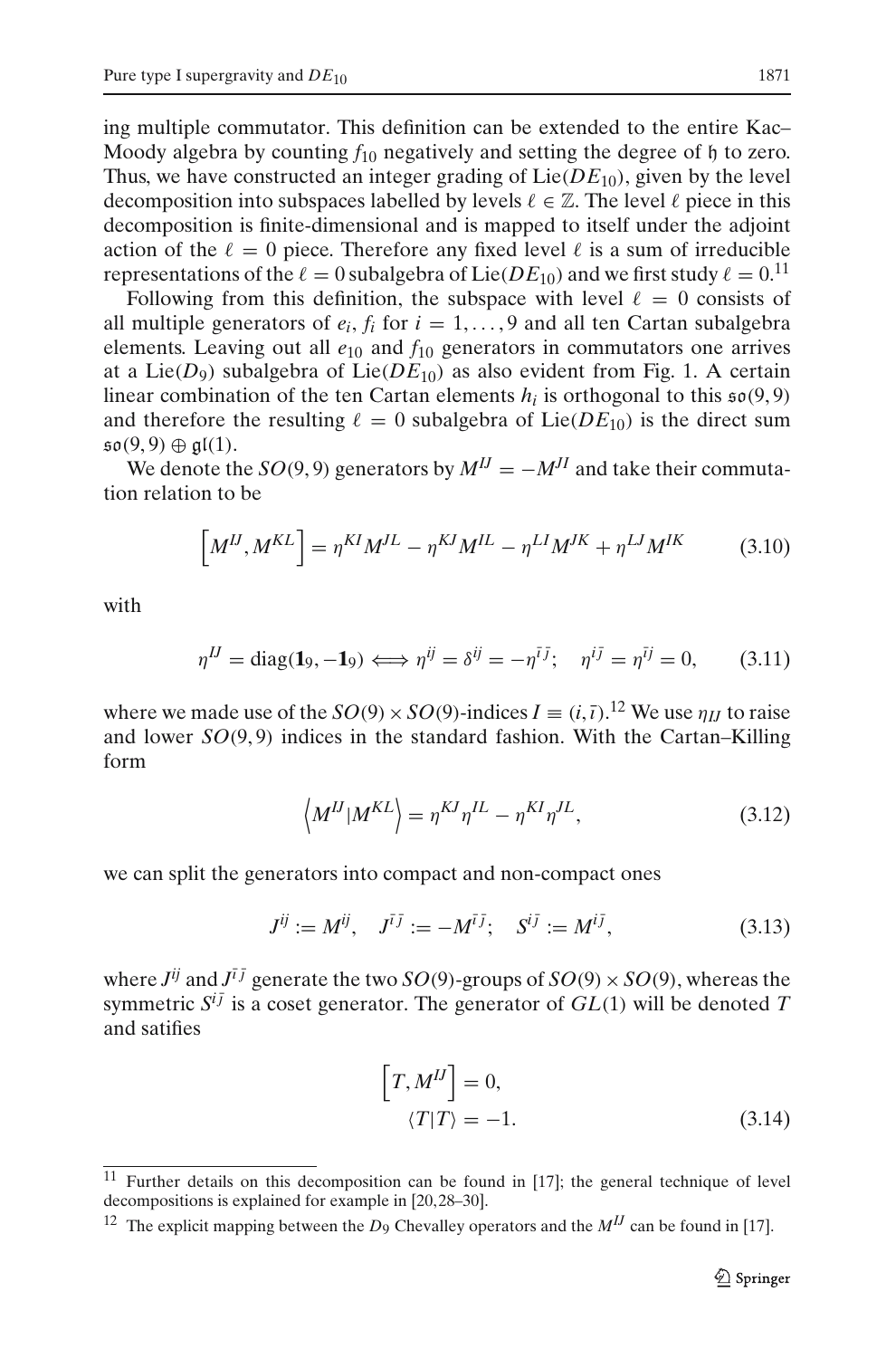Restricting Lie( $DE_{10}$ ) to level  $\ell = 1$  constitutes an irreducible representation of Lie( $D_9 \times GL(1)$ ) which is in an antisymmetric three-tensor representation of  $SO(9, 9)$ , denoted by  $E^{IJK}$ , and carries  $GL(1)$  charge  $+1$ :

$$
\[T, E^{IJK}\] = E^{IJK},\tag{3.15a}
$$

$$
\left[M^{IJ}, E^{KLM}\right] = 3\eta^{I[K} E^{LMIJ} - 3\eta^{J[K} E^{LMI}.
$$
 (3.15b)

<span id="page-11-0"></span>The commutation relations for the elements  $F_{IJK} := -\omega(E^{IJK})$  on level  $\ell = -1$ are obtained by using the generalised transposition  $-\omega$  on [\(3.15a\)](#page-11-0) and [\(3.15b\)](#page-11-0) to give

$$
\[T, F^{IJK}\] = -F^{IJK},\tag{3.16a}
$$

$$
\left[M^{IJ}, F^{KLM}\right] = 3\eta^{I[K}F^{LM]J} - 3\eta^{J[K}F^{LM]I}.\tag{3.16b}
$$

Here, indices have been raised with  $\eta^{IJ}$ . If we fix the normalisation by<sup>13</sup>

$$
\langle E^{IJK}|F_{LMN}\rangle := 12\delta_{LMN}^{IJK},\tag{3.17}
$$

the invariance of the Cartan–Killing form yields the  $Lie(DE_{10})$  commutation relation

$$
\[E^{IJK}, F_{LMN}\] = -12\delta^{IJK}_{LMN}T - 36\delta^{[IJ}_{[LM}\eta_{N]P}M^{K]P}.\tag{3.18}
$$

In summary, we have the following set of generators of  $DE_{10}$  on levels  $|\ell| \leq 1$ in a decomposition with respect to *D*9:

|           | $\ell = -1$ | $\ell=0$     | $\ell=1$  |
|-----------|-------------|--------------|-----------|
| Generator | $F_{IJK}$   | $M^{IJ}$ . T | $F^{IJK}$ |
| Dimension | 816         | $153 + 1$    | 816       |

As we will not use any further generators in this paper, we will not discuss the representation theory of the higher levels. More details and extensive tables up to  $\ell = 5$  can be found in [\[17\]](#page-24-0).

<span id="page-11-1"></span><sup>13</sup> We use  $\delta_{L_1 \cdots L_l}^{I_1 \cdots I_l} := \delta_{L_1}^{[l_1]} \cdots \delta_{L_l}^{l_l]}$  and antisymmetrisations of strength one.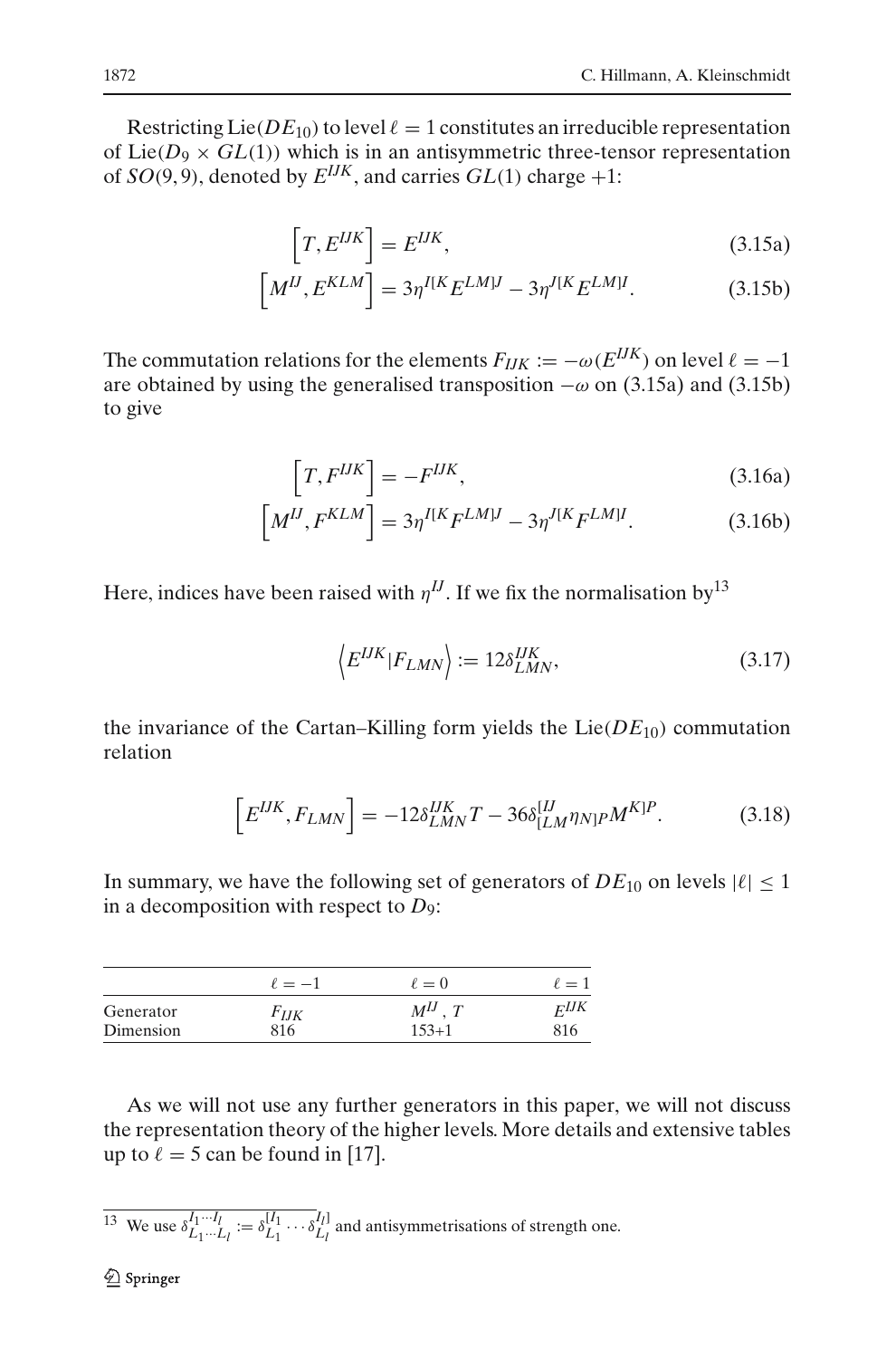3.3  $\sigma$ -model equation truncated at  $D_9$  level 1

Given the knowledge of the generators up to level  $\ell = 1$  we can parametrise the  $DE_{10}/K(DE_{10})$  coset element *V* by

$$
V(t) = e^{\varphi(t) T} e^{\frac{1}{2} \nu_U(t) M^H} e^{\frac{1}{3!} A_{IJK}(t) E^{IJK}} \dots \tag{3.19}
$$

in a Borel gauge consisting of only generators of levels  $\ell > 0$ . Singling out the *GL*(1)-generator *T* will introduce a factor  $e^{\ell \varphi}$  for the level  $\ell$  term when evaluating the velocity [\(3.1\)](#page-8-6), which we truncate for all  $\ell \geq 2$ .<sup>[14](#page-12-0)</sup> Hence, we get the parametrisation  $\partial_t V V^{-1} = \mathcal{P} + \mathcal{Q}$  with

$$
\mathcal{P} = \partial_t \varphi T + P_{i\bar{j}} S^{i\bar{j}} + \frac{1}{3!} e^{\varphi} P_{IJK} S^{IJK},
$$
  
\n
$$
\mathcal{Q} = \frac{1}{2} Q_{ij} J^{ij} + \frac{1}{2} Q_{\bar{i}j} J^{\bar{i}j} + \frac{1}{3!} e^{\varphi} P_{IJK} J^{IJK},
$$
\n(3.20)

<span id="page-12-2"></span><span id="page-12-1"></span>where we have introduced a new notation for the coset generator *SIJK* and the  $K(DE_{10})$ -generator  $J^{IJK}$ 

$$
S^{IJK} := \frac{1}{2} \left( E^{IJK} - \omega(E^{IJK}) \right), \tag{3.21a}
$$

$$
J^{IJK} := \frac{1}{2} \left( E^{IJK} + \omega(E^{IJK}) \right). \tag{3.21b}
$$

The occurrence of the same coefficient  $P_{IJK}$  in  $\mathcal P$  and  $\mathcal Q$  in [\(3.20\)](#page-12-1) is due to our Borel gauge condition. Although we could work out *PIJK* explicitly in terms of the coset coordinate fields  $v_{IJ}$  and  $A_{IJK}$  we will leave it in this compact form since this will be sufficient for the comparison with the  $\sigma$ -model equations of motion [\(3.3\)](#page-8-5).

In Sect. [3.1,](#page-8-7) we mentioned that the  $\sigma$ -model equations of motion [\(3.3\)](#page-8-5) are only  $H = K(DE_{10})$ -covariant, whereas the  $G = DE_{10}$ -covariance is broken. However,  $SO(9, 9)$  is not a subgroup of  $K(DE_{10})$ , only its maximal compact subgroup  $SO(9) \times SO(9)$  is. Hence for our truncation chosen, we can only expect to get  $SO(9) \times SO(9)$  covariant equations of motion. This is already obvious from the definitions of the generators [\(3.21a\)](#page-12-2) and [\(3.21b\)](#page-12-2): *SIJK* and *JIJK* do not transform as  $SO(9, 9)$  tensors, but as  $SO(9) \times SO(9)$  tensors. Therefore, we also decompose the  $SO(9, 9)$  tensor  $P_{IJK}$  into its irreducible  $SO(9) \times SO(9)$  components  $P_{ijk}$ ,  $P_{\bar{i}jk}$ ,  $P_{i\bar{j}k}$  and  $P_{\bar{i}j\bar{k}}$  and write the  $\sigma$ -model equations of motion [\(3.3\)](#page-8-5)

<span id="page-12-0"></span> $\overline{14}$  In principle, we should add all higher level  $\ell D_9$ -representations  $E^{(\ell)}$  with appropriate coefficients  $P^{(\ell)}$  to the parametrisation. However, in the present discussion we want to restrict the levels to  $\ell \le 1$ , which is consistently achieved by setting all coefficients  $P^{(\ell)} = 0$  initially for all  $\ell \ge 2$  [\[25](#page-24-8)].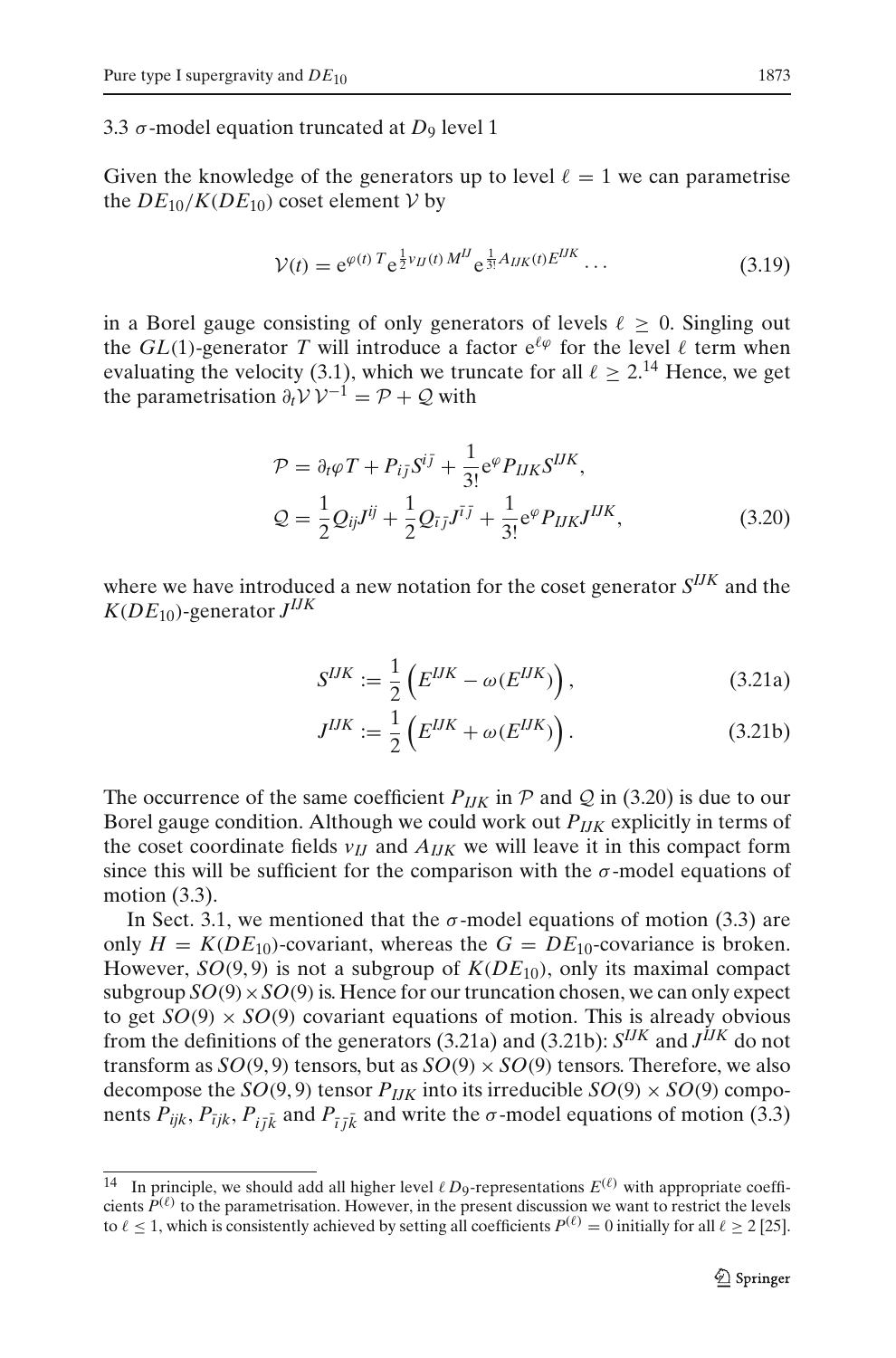<span id="page-13-4"></span>for the level  $\ell = 0$ , *i.e.* projected on the coset generators T and  $S^{i\bar{j}}$ , as

<span id="page-13-1"></span>
$$
0 = n\partial_t \left( n^{-1} \partial_t \varphi \right)
$$
  
+  $\frac{1}{6} e^{2\varphi} \left( P_{ijk} P_{ijk} + 3P_{ijk} P_{ijk} + 3P_{ij\bar{k}} P_{ij\bar{k}} + P_{\bar{i}j\bar{k}} P_{i\bar{j}\bar{k}} \right)$ , (3.22a)

$$
0 = nD_t \left( n^{-1} P_{i\bar{j}} \right) - e^{2\varphi} \left( P_{ikl} P_{\bar{j}kl} + 2P_{\bar{k}il} P_{l\bar{k}\bar{j}} + P_{i\bar{k}\bar{l}} P_{\bar{j}\bar{k}\bar{l}} \right). \tag{3.22b}
$$

Here,  $D_t$  is the  $SO(9) \times SO(9)$  covariant derivative of [\(2.16\)](#page-6-2) with the connection ( $Q_{ii}$ ,  $Q_{\bar{i}}$ ). The  $\sigma$ -model equations of motion [\(3.3\)](#page-8-5) for the level  $\ell = 1$ , *i.e.* projected on the generators  $S^{ijk}$ ,  $S^{ijk}$ ,  $S^{ijk}$  and  $S^{i\bar{j}k}$ , are

<span id="page-13-0"></span>
$$
ne^{-2\varphi}D_t\left(n^{-1}e^{2\varphi}P_{ijk}\right) + 3P_{[i|\bar{l}}P_{\bar{l}|jk]} = 0, \tag{3.23a}
$$

$$
ne^{-2\varphi}D_t\left(n^{-1}e^{2\varphi}P_{ijk}\right) + P_{l\bar{i}}P_{ljk} + 2P_{[j|\bar{i}}P_{k]\bar{i}\bar{i}} = 0, \qquad (3.23b)
$$

$$
ne^{-2\varphi}D_t\left(n^{-1}e^{2\varphi}P_{i\bar{j}\bar{k}}\right) + P_{i\bar{l}}P_{\bar{l}j\bar{k}} + 2P_{l\bar{l}j}P_{\bar{k}|il} = 0, \qquad (3.23c)
$$

$$
ne^{-2\varphi}D_t\left(n^{-1}e^{2\varphi}P_{\bar{i}\bar{j}\bar{k}}\right) + 3P_{l[\bar{i}}P_{l|\bar{j}\bar{k}]} = 0. \tag{3.23d}
$$

As we set  $P^{(\ell)} = 0$  for  $\ell \ge 2$  initially, the Eq. [\(3.3\)](#page-8-5), describing its time evolution, preserves this setting. However, written in terms of the field *V* parametrising the coset  $DE_{10}/K(DE_{10})$  this implies a non-trivial time evolution of the higher level fields. We stress that the terms extending the  $SO(9) \times SO(9)$  covariant derivative  $D_t$  in [\(3.23\)](#page-13-0) are the next terms in the full  $K(DE_{10})$  covariant derivative  $D_t$ of [\(3.5\)](#page-8-8).

<span id="page-13-2"></span>We conclude this section with the null constraint  $\langle P|P\rangle = 0$ , cf. [\(3.4\)](#page-8-9), in this parametrisation

$$
0 = -(\partial_t \varphi)^2 + P_{ij} P_{ij} + \frac{1}{6} e^{2\varphi} \left( P_{ijk} P_{ijk} + 3P_{ijk} P_{ijk} + 3P_{ij\bar{k}} P_{ij\bar{k}} + P_{i\bar{j}\bar{k}} P_{i\bar{j}\bar{k}} \right).
$$
 (3.24)

## <span id="page-13-3"></span>3.4 Comparison of the  $\sigma$ -model with supergravity

Now we turn to the comparison of the level  $\ell = 0$   $\sigma$ -model equations of motion [\(3.22\)](#page-13-1) with the rewritten dynamical supergravity equations [\(2.15\)](#page-6-1) and [\(2.18\)](#page-6-3) and of the  $\ell = 1$  equations [\(3.23\)](#page-13-0) with the Bianchi constraints [\(2.23\)](#page-7-2). We will also compare the Hamiltonian constraint [\(2.20\)](#page-7-3) with the null constraint [\(3.24\)](#page-13-2). All these equations contain the following objects: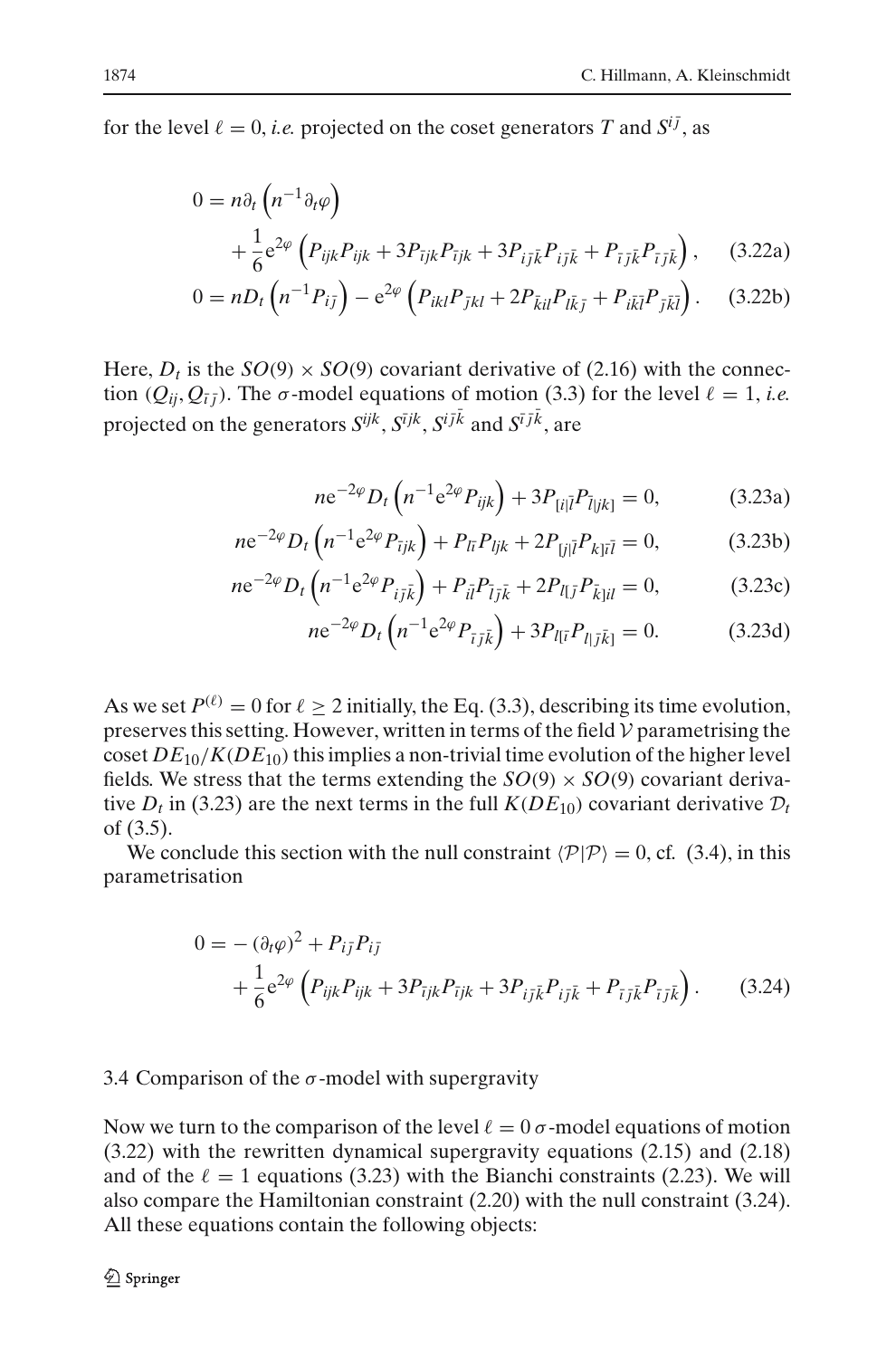| $D = 10$ pure type I supergravity                                                                                                    | $DE_{10}/K(DE_{10})$ $\sigma$ -model                                                          |  |
|--------------------------------------------------------------------------------------------------------------------------------------|-----------------------------------------------------------------------------------------------|--|
| $P_{i\bar{j}}(t, \mathbf{x}), Q_{i\bar{j}}(t, \mathbf{x}), Q_{\bar{i}\bar{j}}(t, \mathbf{x})$                                        | $P_{i\bar{i}}(t), Q_{i\bar{i}}(t), Q_{\bar{i}\bar{j}}(t)$                                     |  |
| $P_{ijk}(t, \mathbf{x}), P_{\bar{i}jk}(t, \mathbf{x}), P_{i\bar{i}\bar{k}}(t, \mathbf{x}), P_{\bar{i}\bar{j}\bar{k}}(t, \mathbf{x})$ | $P_{ijk}(t)$ , $P_{\bar{i}jk}(t)$ , $P_{i\bar{i}\bar{k}}(t)$ , $P_{\bar{i}\bar{j}\bar{k}}(t)$ |  |
| $\phi(t, \mathbf{x})$                                                                                                                | $\varphi(t)$                                                                                  |  |
| n(t, x)                                                                                                                              | n(t)                                                                                          |  |

Here, we have explicitly re-instated the dependence on the coordinates. Working locally in one coordinate chart  $(t, \mathbf{x})$  and keeping the spatial point **x** fixed, the time coordinate *t* of supergravity can be identified with the parameter along the world-line of the coset model, as already anticipated in the table above.

By comparing the supergravity equations and the  $\sigma$ -model equations, we see that we can match large parts of the equations by demanding that the supergravity quantities evaluated at the fixed spatial point **x** correspond to the  $\sigma$ -model quantities. In other words, the *dynamical dictionary* which maps (parts of) the supergravity equations to the  $\sigma$ -model equations consists of letting

$$
P_{i\bar{j}}(t, \mathbf{x}) \leftrightarrow P_{i\bar{j}}(t) \quad \text{for all } t \text{ (and fixed } \mathbf{x}) \tag{3.25}
$$

and similarly for the other objects in the table. To be more precise the  $\sigma$ -model equations [\(3.22\)](#page-13-1)–[\(3.24\)](#page-13-2) coincide with the left-hand sides of the equations of motion [\(2.18\)](#page-6-3), [\(2.15\)](#page-6-1) and [\(2.20\)](#page-7-3) and the Bianchi identity [\(2.23\)](#page-7-2) of  $D = 10$  pure supergravity. However, the terms on the right-hand sides do not match in this correspondence which we now discuss in more detail, together with the vector constraint equations [\(2.22a\)](#page-7-4) and [\(2.22b\)](#page-7-4) which do not have corresponding  $\sigma$ model equations.

We begin with the tensor equation [\(2.15\)](#page-6-1) and the two vector constraints [\(2.22a\)](#page-7-4) and [\(2.22b\)](#page-7-4), where we want to show that, in some sense, we have only neglected spatial derivatives. Our identification fixed an arbitrary spatial position **x** in a coordinate chart and considered the evolution of the fields P in time only. However, direct spatial derivatives ∂*<sup>q</sup>* of P (and Q) are not expected to be represented in this truncated correspondence. They are thought to be represented by higher level fields  $P^{(\ell>1)}$  [\[20\]](#page-24-3) which we ignored in the σ-model and therefore this disagreement is not surprising. In the tensor equation [\(2.15\)](#page-6-1), we have a term in the second line which seems not to be directly connected to a spatial derivative. However, if we assume that the  $SO(9) \times SO(9)$  symmetry can be gauged and if we introduce an  $SO(9) \times SO(9)$  valued zehnbein  $e_K^p := (e_K^p, e_{\overline{k}}^p)$  analogously to the *SU*(8) valued elfbein in [\[5\]](#page-23-12), we can write the second line of the tensor equation  $(2.15)$  as follows.<sup>[15](#page-14-0)</sup>:

$$
\delta_i^I \delta_j^I \left( \text{d} \partial_p \left[ e_K^{\ p} \delta^{KL} \mathbf{P}_{ILJ} \right] + \mathbf{e}^{2\phi} \mathbf{P}_I^{KL} \mathbf{P}_{JKL} \right), \tag{3.26}
$$

<span id="page-14-0"></span><sup>&</sup>lt;sup>15</sup>  $\delta^{KL}$  denotes the second invariant tensor of *SO*(9) × *SO*(9) which is similiarly defined as the first  $\text{one, } \eta^{KL}$ , but with  $\delta^{kl} = +\delta^{kl}$ .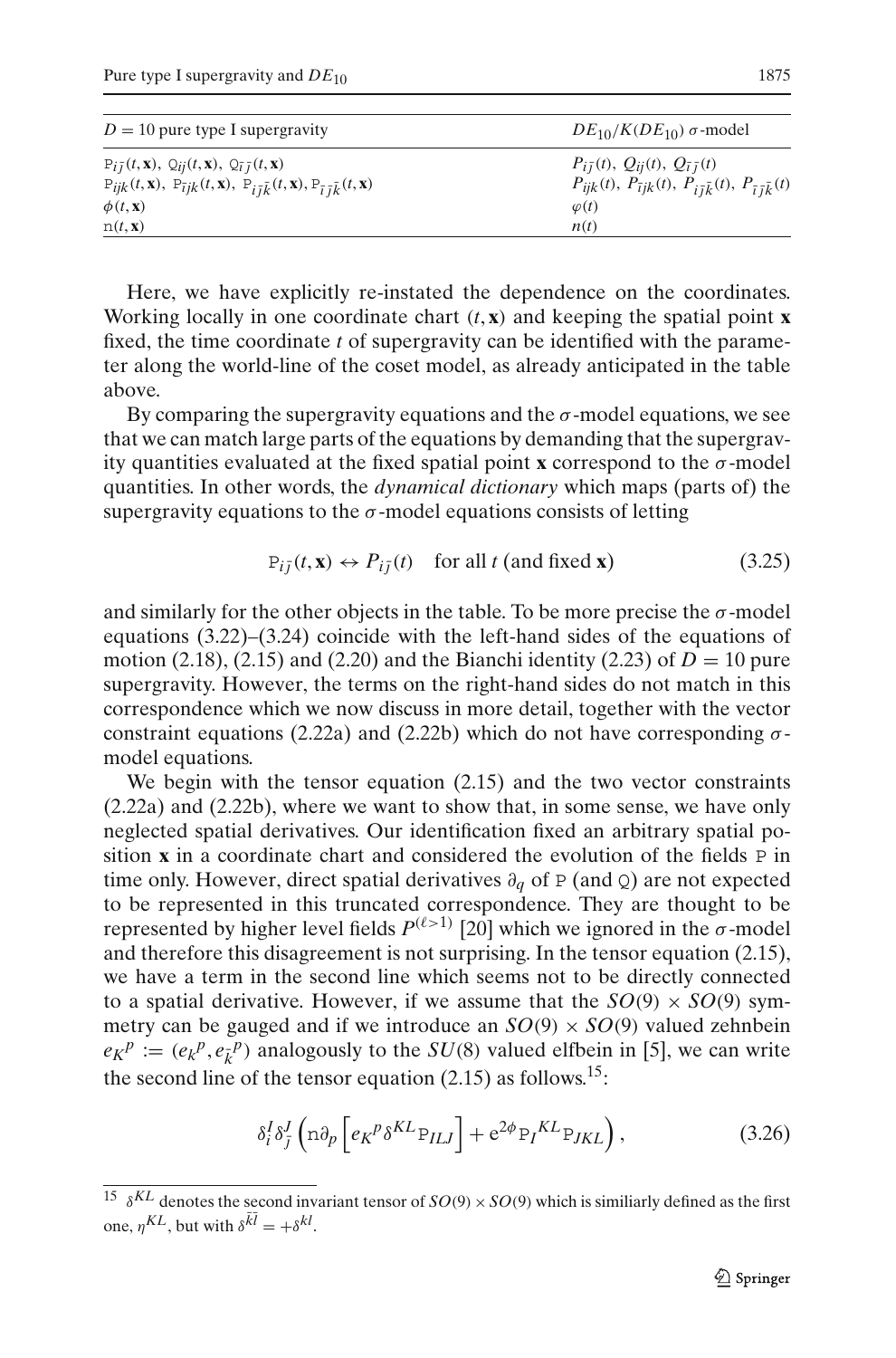where indices have been raised with  $\eta^{KL}$ . Furthermore, the two vector equations combine to a single one

$$
0 = -n\partial_m \left[ e_K{}^m \eta^{KL} n^{-1} P_{IL} \right] + e^{2\phi} P_I{}^{KL} n^{-1} P_{KL}
$$
  
+ne<sup>- $\phi$</sup>   $\partial_I \left( n^{-1} e^{\phi} \partial_t \phi \right)$ , (3.27)

if we set  $P_{ij} = P_{\bar{i}\bar{j}} = 0$ . This looks like an  $SO(9) \times SO(9)$ -covariant derivative  $D_m$  with respect to *space* whereas before we only considered  $D_t$ . This would imply that the term<sup>16</sup>

$$
e^{2\phi} P_i{}^{KL} P_{\bar{j}KL} = e^{2\phi} \left( P_{ikl} P_{\bar{j}kl} + P_{i\bar{k}\bar{l}} P_{\bar{j}\bar{k}\bar{l}} - 2P_{\bar{k}il} P_{l\bar{k}\bar{j}} \right) = -\frac{1}{2} n^2 e^{-2\phi} \Omega_{(i|kl} \Omega_{\bar{j})lk}
$$

should not be separated from the discussion of spatial derivatives. The third line in the tensor equation [\(2.15\)](#page-6-1) is an explicit spatial derivative, which concludes the discussion of this equation.

Turning to the scalar equations we see that there are two different mismatches. The first one is the common term in the second lines of [\(2.18\)](#page-6-3) and [\(2.20\)](#page-7-3) whose value depends on the choice of coordinate system and local Lorentz gauge. These freedoms could be used, e.g., to let this term vanish or to fix  $v_a(t, \mathbf{x}) = 0^{17}$ .

The second mismatch in the scalar equations concerns the final line in [\(2.18\)](#page-6-3). However, in order to account for this term we also have the densitised lapse n at our disposal which we can choose as convenient as long as it does not vanish. Evidently, choosing n suitably we can cause this line to vanish identically at the fixed spatial point **x**.

A fascinating possibility for taking the terms containing spatial gradients into account in the correspondence was proposed in [\[20\]](#page-24-3), where it was suggested that they are related to some higher level fields of the  $\sigma$ -model which have been truncated in our analysis. The proper interpretation of these terms is still an open problem.

#### <span id="page-15-0"></span>**4 Fermions and supersymmetry**

In this section, we extend our analysis to take into account the fermionic degrees of freedom. We will in particular check that the supersymmetry transformations [\(2.4\)](#page-3-5) can be stated in an  $SO(9) \times SO(9)$  covariant form, which is necessary for the  $K(DE_{10})$  covariance that is conjectured to hold if all levels  $\ell$  are fixed appropriately. We start with the discussion of the fermionic variations, before we move on to the bosonic fields.

<sup>&</sup>lt;sup>16</sup> The following equality shows that this term is precisely the term which is also problematic in the Einstein equation of the maximal theory [\[25](#page-24-8)].

<span id="page-15-2"></span><span id="page-15-1"></span><sup>&</sup>lt;sup>17</sup> By [\(2.10\)](#page-4-4), this condition is equivalent to the vanishing of the spacial trace of the original  $D = 10$ spin connection. A similar observation for the improvement of the equivalence of the *E*<sup>10</sup> σ-model equations of motion and the ones for the maximal supersymmetric theory was made in [\[25\]](#page-24-8).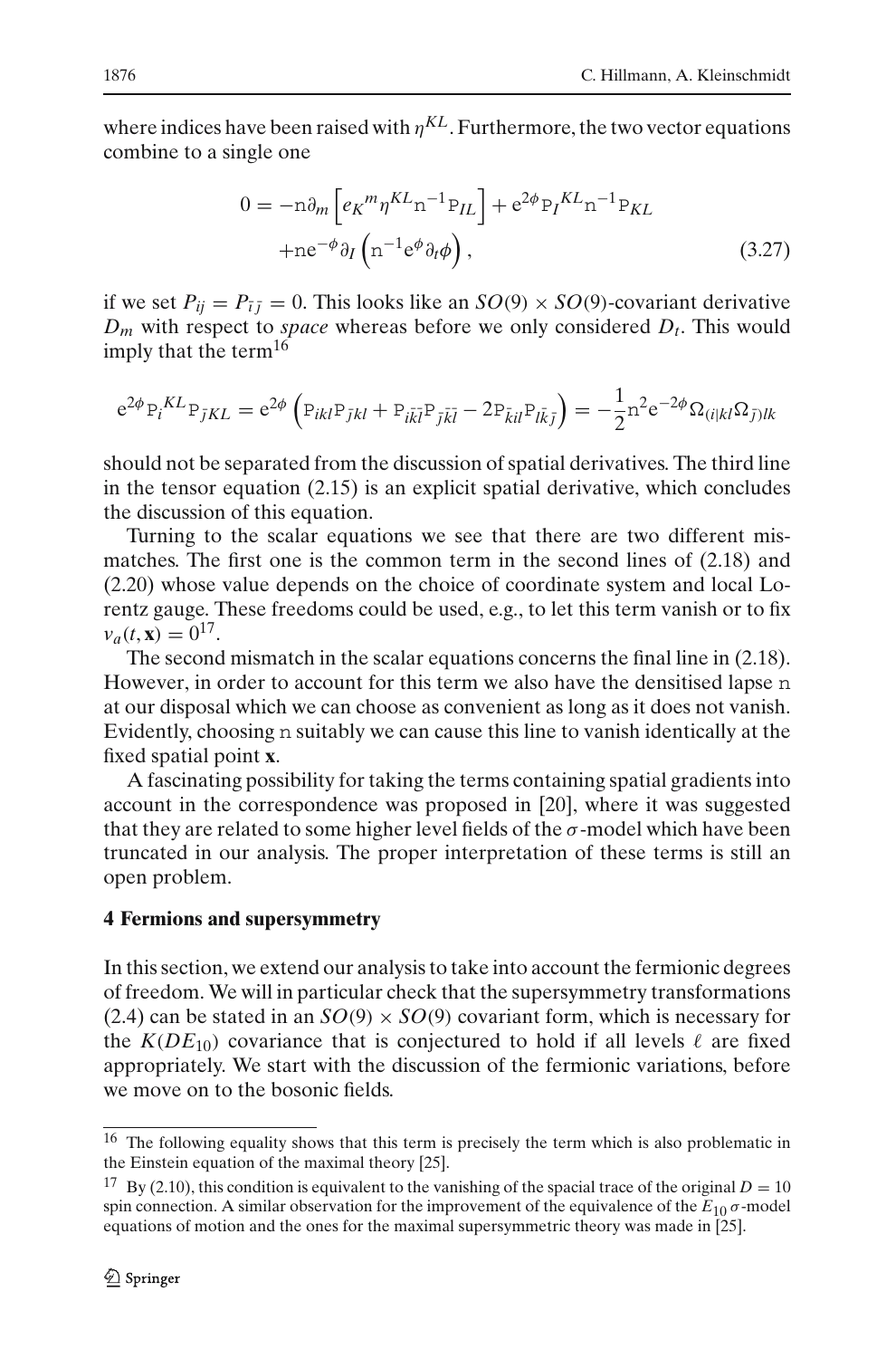<span id="page-16-3"></span>4.1  $K(DE_{10})$  covariance of the fermionic transformations

The supersymmetry transformation of the fermions  $\lambda$  and  $\psi_M$  have been stated in Eqs. [\(2.4d\)](#page-3-6) and [\(2.4e\)](#page-3-6). In order to uncover the  $SO(9) \times SO(9)$  covariance, we have to reparametrise the fermions as we have done with the bosons in  $(2.8)$ and [\(2.9\)](#page-4-2), where we explicitly break the *SO*(1, 9) covariance again by treating the time component in a special way

<span id="page-16-0"></span>
$$
\varepsilon := (\det(\hat{E}_m{}^a))^{-\frac{1}{2}} \epsilon,
$$
\n
$$
\chi_t := (\det(\hat{E}_m{}^a))^{-\frac{1}{2}} \left( \psi_t - N\Gamma_0 \Gamma^a \hat{\psi}_a \right),
$$
\n
$$
\chi_{\bar{t}} := (\det(\hat{E}_m{}^a))^{\frac{1}{2}} \left( \frac{1}{4} \Gamma_{\bar{t}} \lambda - \hat{\psi}_{\bar{t}} \right),
$$
\n
$$
\chi := (\det(\hat{E}_m{}^a))^{\frac{1}{2}} \left( \Gamma^a \hat{\psi}_a - \frac{1}{4} \lambda \right).
$$
\n(4.1)

The hats denote, as in Sect. [2,](#page-2-0) the projection onto the orthonormal frame  $\hat{\psi}_a \equiv \hat{E}_a^m \psi_m$ . The fermions in [\(4.1\)](#page-16-0) can be assigned *SO*(9) × *SO*(9) transformation properties as follows: All spinors transform as 16-component Majorana spinors of the first *SO*(9) factor and trivially under the second *SO*(9) except for  $\chi_{\bar{i}}$  which transforms as a vector. This is consistent with the different *SO*(1,9) chiralities of the type I fermions since single  $(32 \times 32)$   $\Gamma$ -matrices, defined in the Appendix, intertwine between these two chiralities. The  $SO(9) \times SO(9)$ representations considered here are the chiral half of the representations of [\[17](#page-24-0), [36](#page-24-13)].

<span id="page-16-1"></span>Using the redefinitions  $(4.1)$ ,  $(2.8)$  and  $(2.9)$  in the supersymmetry variations [\(2.4d\)](#page-3-6) and [\(2.4e\)](#page-3-6), we arrive at the following results in leading fermion order:

<span id="page-16-2"></span>
$$
\delta_{\varepsilon} \chi_{t} = \partial_{t} \varepsilon + \frac{1}{4} \Gamma^{ij} \varepsilon Q_{ij} + \frac{1}{3!} e^{\phi} \Gamma^{ijk} \Gamma^{0} \varepsilon P_{ijk} \n+ n e^{-\phi} \Gamma^{a} \Gamma^{0} \left\{ -\partial_{a} \varepsilon + \frac{1}{2} \varepsilon \partial_{a} \phi + \frac{1}{2} \varepsilon \nu_{a} \right\} \n+ \frac{1}{2} n e^{-\phi} \Gamma^{a} \Gamma^{0} \varepsilon \left[ n^{-1} \partial_{a} n - \partial_{a} \phi \right],
$$
\n(4.2a)  
\n
$$
\delta_{\varepsilon} \chi_{\bar{i}} = -\frac{1}{2} n^{-1} \Gamma^{j} \Gamma^{0} \varepsilon P_{j\bar{i}} + \frac{1}{2} n^{-1} e^{\phi} \Gamma^{jk} \varepsilon P_{\bar{i}jk} \n+ e^{-\phi} \left\{ -\partial_{\bar{i}} \varepsilon + \frac{1}{2} \varepsilon \partial_{\bar{i}} \phi \right\},
$$
\n(4.2b)

$$
\delta_{\varepsilon} \chi = -\frac{1}{2} n^{-1} \Gamma^0 \varepsilon \partial_t \phi - \frac{1}{3!} n^{-1} e^{\phi} \Gamma^{ijk} \varepsilon P_{ijk}
$$
  
 
$$
-e^{-\phi} \Gamma^a \Gamma^0 \left\{ -\partial_a \varepsilon + \frac{1}{2} \varepsilon \partial_a \phi + \frac{1}{2} \varepsilon \nu_a \right\},
$$
(4.2c)

 $\mathcal{Q}$  Springer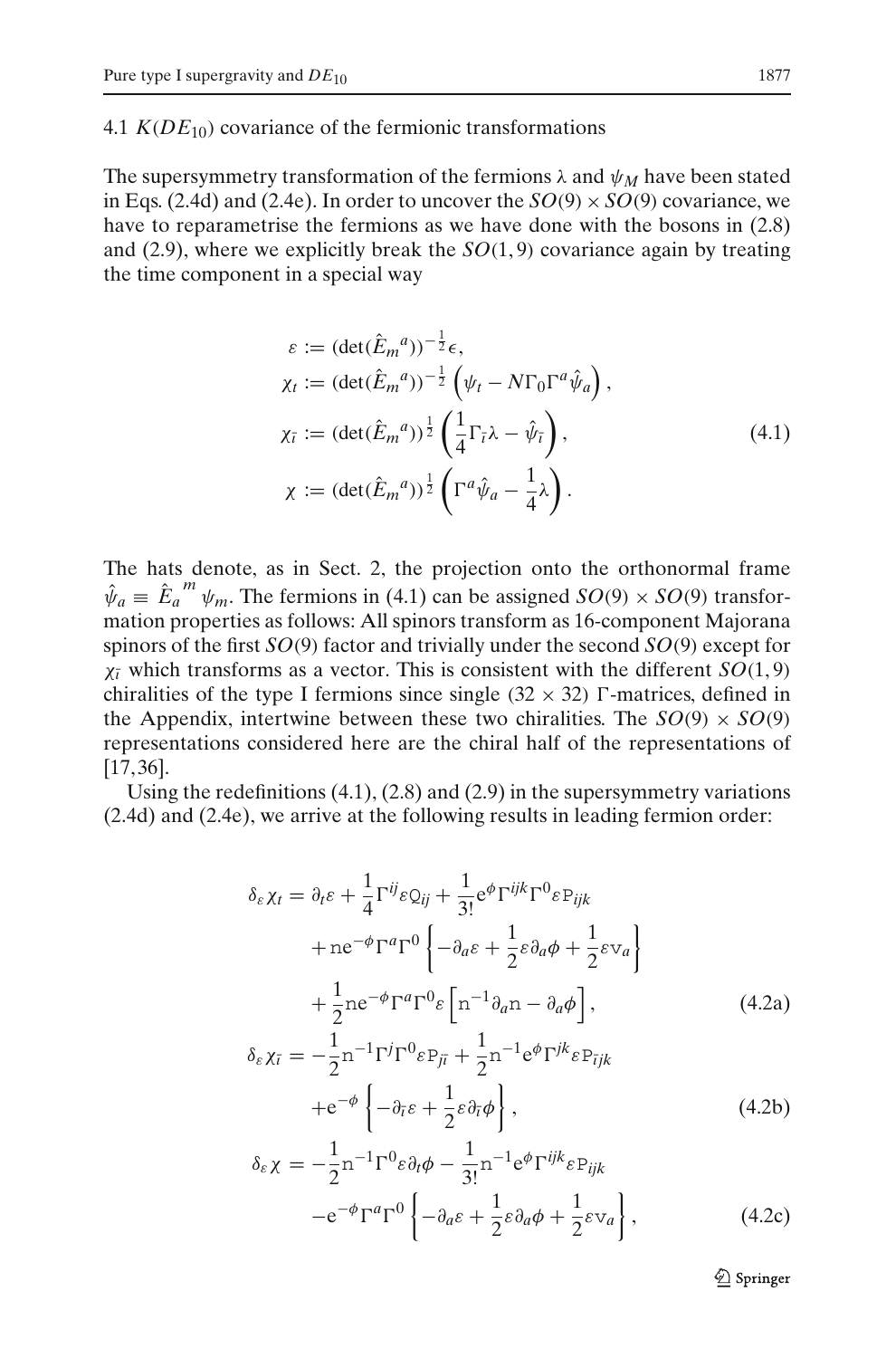where we used the abbreviations defined in  $(2.11)$  and  $(2.12)$ . We observe again that the  $SO(9) \times SO(9)$  structure is preserved. From [\(4.2a\)](#page-16-1) one can also read off the beginning of an extension of the  $SO(9) \times SO(9)$  covariance to  $K(DE_{10})$ covariance along the lines of [\[17](#page-24-0), [31](#page-24-14)[–34\]](#page-24-15) as we now discuss.

The key to unravelling the  $K(DE_{10})$  structure is to assume that the bosonic σ-model can be extended to a *K*(*DE*10) gauge invariant and locally *supersymmetric*  $D = 1$  coset model. This requires the introduction of fermionic fields transforming in  $K(DE_{10})$  representations. In such a model there will be a superpartner  $\chi_t$  to the lapse *n* which acts as the one-dimensional gravitino and therefore should transform into a  $K(DE_{10})$  covariant derivative of the supersymmetry parameter

$$
\delta_{\varepsilon} \chi_{t} = \mathcal{D}_{t} \varepsilon = \left( \partial_{t} - \frac{1}{2} \mathcal{Q}_{ij} J^{ij} - \frac{1}{2} \mathcal{Q}_{\bar{i} \bar{j}} J^{\bar{i} \bar{j}} - \frac{1}{3!} P_{ijk} J^{ijk} - \frac{1}{2!} P_{\bar{i} \bar{j} k} J^{\bar{i} \bar{j} k} - \frac{1}{2!} P_{\bar{i} \bar{j} k} J^{\bar{i} \bar{j} k} - \frac{1}{3!} P_{\bar{i} \bar{j} \bar{k}} J^{\bar{i} \bar{j} \bar{k}} + \dots \right) \varepsilon \tag{4.3}
$$

<span id="page-17-0"></span>in Borel gauge [\(3.20\)](#page-12-1). By comparing this relation to [\(4.2a\)](#page-16-1), we can read off the form the  $K(DE_{10})$  generators take as a matrix representation on  $\varepsilon$ . On the first two 'levels', the result is

$$
J^{ij}\varepsilon = -\frac{1}{2}\Gamma^{ij}\varepsilon, \quad J^{i\bar{j}}\varepsilon = 0,
$$
  
\n
$$
J^{ijk}\varepsilon = -\Gamma^{ijk}\Gamma^{0}\varepsilon, \quad J^{\bar{i}jk}\varepsilon = 0, \quad J^{\bar{i}jk}\varepsilon = 0, \quad J^{\bar{i}j\bar{k}}\varepsilon = 0.
$$
\n(4.4)

<span id="page-17-2"></span>This implies that only two generators are represented non-trivially. In [\[32](#page-24-16), [34\]](#page-24-15) it was demonstrated in the maximally supersymmetric case that such restricted transformation rules can be sufficient to prove that χ*<sup>t</sup>* is a consistent *unfaithful* representation of  $K(DE_{10})$ . It follows from [\(4.3\)](#page-17-0) that  $\varepsilon$  has to transform in the same  $K(DE_{10})$  representation. We now give the criterion for establishing such a consistent representation and show that it is satisfied in the present situation.

As shown in [\[34](#page-24-15)[, 35](#page-24-17)] the generators of the compact subgroup of a Kac–Moody group can be written in terms of simple generators  $x_i = e_i - f_i$  (deduced from the Chevalley generators of Sect. [3.2\)](#page-9-2) and defining relations induced by the relations satisfied by the generators  $e_i$  and  $f_i$ . Working in an  $SO(9) \times SO(9)$  covariant formalism as we are doing here, the only consistency relation to check turns out to be

$$
[x_{10}, [x_{10}, x_3]] + x_3 = 0,
$$
\n(4.5)

<span id="page-17-1"></span>where  $x_3$  and  $x_{10}$  are given in terms of the antisymmetric generators [\(3.13\)](#page-10-2) and [\(3.21b\)](#page-12-2) via [\[17](#page-24-0)]

$$
x_3 = J^{34} + J^{\bar{3}\bar{4}},
$$
  
\n
$$
x_{10} = \frac{1}{2} \left( J^{123} + J^{\bar{1}23} + J^{1\bar{2}3} + J^{12\bar{3}} + J^{\bar{1}\bar{2}3} + J^{\bar{1}2\bar{3}} + J^{1\bar{2}\bar{3}} + J^{\bar{1}\bar{2}\bar{3}} \right).
$$
\n(4.6)

**◯** Springer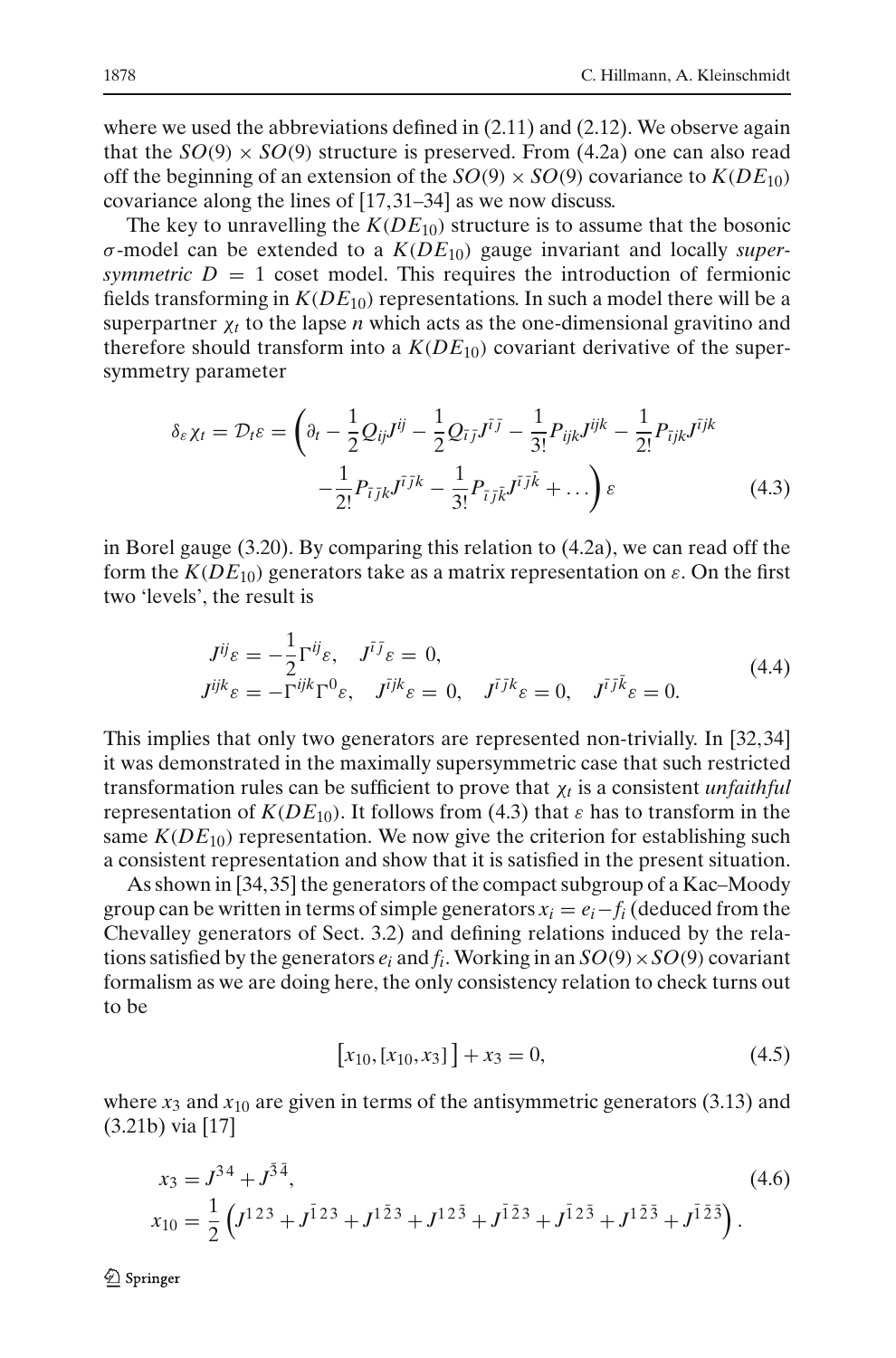By substituting these generators into the consistency relation [\(4.5\)](#page-17-1) in a specific matrix representation acting on a vector space *V*, one can check whether *V* is a representation space of  $K(DE_{10})$ .<sup>[18](#page-18-0)</sup>

The specific expressions for  $J^{ij}$ ,  $J^{i\bar{j}}$  and  $J^{IJK}$  found in [\(4.4\)](#page-17-2) satisfy the relation [\(4.5\)](#page-17-1) as can be checked by straight-forward  $\Gamma$ -algebra. In terms of (32  $\times$  32) matrices the representation matrices  $\Gamma^{ij}$  and  $\Gamma^{ijk}\Gamma^{0}$  are block-diagonal and so act consistently on the projected 16-dimensional (chiral) spinor χ*t*. Naturally, there is also a representation on the other 16 components whose representation matrices are given by

$$
J^{ij}\eta = 0, \t J^{i\bar{j}}\eta = -\frac{1}{2}\Gamma^{ij}\eta, J^{ijk}\eta = 0, \t J^{\bar{i}jk}\eta = 0, \t J^{\bar{i}\bar{j}k}\eta = -\Gamma^{ijk}\Gamma^{0}\eta.
$$
 (4.7)

Therefore, there are two inequivalent 16-dimensional unfaithful spinor representations of  $K(DE_{10})$  as already anticipated in [\[36](#page-24-13)].<sup>[19](#page-18-1)</sup> One can write down a similar consistent unfaithful representation of  $K(DE_{10})$  on  $\chi_{\bar{i}}$  which has dimension 144; to deduce its transformation laws one needs to rewrite the fermionic equation of motion and interpret this as a  $K(DE_{10})$  covariant derivative of  $\chi_{\bar{i}}$ [\[32](#page-24-16), [34](#page-24-15)].

Having discussed the first few terms in [\(4.2a\)](#page-16-1), we now briefly explore the remaining structure of Eqs. [\(4.2\)](#page-16-2). If we compare the two scalar equations of motion [\(2.18\)](#page-6-3) and [\(2.20\)](#page-7-3) with the corresponding supersymmetry transformations [\(4.2a\)](#page-16-1) and [\(4.2c\)](#page-16-1), the similarities are striking: a part from the global factor of −n, the second lines of [\(4.2a\)](#page-16-1) and [\(4.2c\)](#page-16-1) completely agree as in [\(2.18\)](#page-6-3) and [\(2.20\)](#page-7-3) and the third line of [\(4.2a\)](#page-16-1) has the same structure as the one in [\(2.18\)](#page-6-3). The final interpretation of these lines is still an open problem. However, the proposals which we discussed in Sect. [3.4](#page-13-3) can be equally applied here.

# 4.2 Supersymmetry transformation of the bosons

The redefined variables P and Q defined in  $(2.11)$  and  $(2.12)$  have been assigned *SO*(9) × *SO*(9) transformation properties. Given the *SO*(9) × *SO*(9) ⊂ *K*(*DE*<sub>10</sub>) fermions of the preceding section it is natural to study the  $SO(9) \times SO(9)$  and  $K(DE_{10})$  transformation properties of P and Q after a supersymmetry transformation  $\delta_{\varepsilon}$ .

We recall the definitions of  $P_{i\bar{i}}, Q_{i\bar{i}}$  and  $Q_{\bar{i}}$  from [\(2.11\)](#page-5-0), where the latter two play the role of  $SO(9) \times SO(9)$  gauge connections in the equations of motion [\(2.15\)](#page-6-1) and [\(2.23\)](#page-7-2). It will prove useful to define analogous quantities by replacing

<sup>&</sup>lt;sup>18</sup> We reiterate that we assume  $SO(9) \times SO(9)$  covariance of all generators—if this is not guaranteed there are additional relations which need to be verified.

<span id="page-18-1"></span><span id="page-18-0"></span><sup>&</sup>lt;sup>19</sup> The 32-dimensional unfaithful spinor representation of  $K(E_{10})$  [\[31](#page-24-14),32] decomposes into the sum of these two inequivalent 16-dimensional spinor representations of the *K*(*DE*10) subgroup of  $K(E_{10})$ .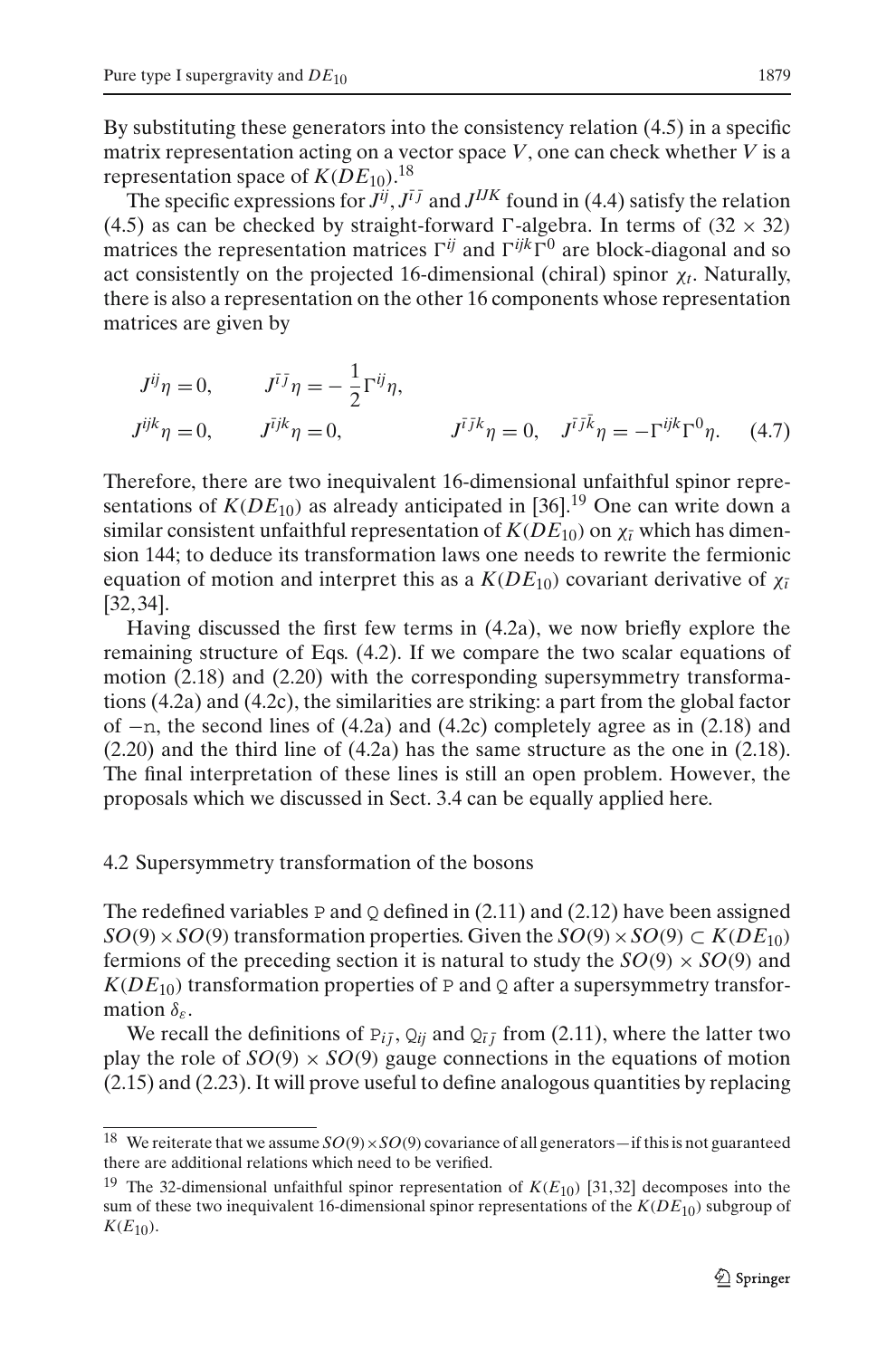the time derivative  $\partial_t$  by the supersymmetry variation  $\delta_{\epsilon}$  in [\(2.11\)](#page-5-0) and hence  $get^{20}$  $get^{20}$  $get^{20}$ 

$$
\Lambda_{i\bar{j}} := e_{(i}{}^{m} \delta_{\epsilon} e_{m|\bar{j})} - \frac{1}{2} e_{i}{}^{m} e_{\bar{j}}{}^{n} \delta_{\epsilon} B_{mn}, \qquad (4.8a)
$$

$$
\Sigma_{ij} := e_{[i}{}^{m} \delta_{\epsilon} e_{m|j]} + \frac{1}{2} e_{i}{}^{m} e_{j}{}^{n} \delta_{\epsilon} B_{mn}, \qquad (4.8b)
$$

$$
\Sigma_{\bar{i}\bar{j}} := e_{[\bar{i}}^m \delta_{\epsilon} e_{m|\bar{j}]} - \frac{1}{2} e_{\bar{i}}^m e_{\bar{j}}^n \delta_{\epsilon} B_{mn}.
$$
 (4.8c)

Substituting in the supersymmetry variations [\(2.4\)](#page-3-5) as well as the redefinitions of the bosons [\(2.8\)](#page-4-5) and the fermions [\(4.2\)](#page-16-2), we find explicitly

$$
\Lambda_{i\bar{j}} = -i\varepsilon \Gamma_i \chi_{\bar{j}}.\tag{4.9}
$$

<span id="page-19-3"></span>Furthermore, in analogy to the  $SO(9) \times SO(9)$  covariant derivative  $D_t$  defined in [\(2.16\)](#page-6-2), we define an  $SO(9) \times SO(9)$  covariant supersymmetry transformation  $\delta_{\rm s}$  by adding a local (in time) and field dependent  $SO(9) \times SO(9)$  gauge transformation  $\delta_{\Sigma}$  to the supersymmetry variation  $\delta_{\varepsilon}$ 

$$
\underline{\delta}_{\varepsilon} = \delta_{\varepsilon} + \delta_{\Sigma},\tag{4.10}
$$

as was done in the  $SU(8)$  case in [\[5](#page-23-12)].<sup>[21](#page-19-1)</sup> With the definitions [\(2.2\)](#page-3-2) and [\(2.11\)](#page-5-0), a short calculation yields the identities

<span id="page-19-2"></span>
$$
\underline{\delta}_{\varepsilon} P_{i\bar{j}} = \delta_{\varepsilon} P_{i\bar{j}} + \Sigma_{ik} P_{k\bar{j}} + \Sigma_{\bar{j}\bar{k}} P_{i\bar{k}} = D_t \Lambda_{i\bar{j}}, \tag{4.11a}
$$

$$
\underline{\delta}_{\varepsilon} Q_{ij} = \delta_{\varepsilon} Q_{ij} + 2 \Sigma_{[i|l} Q_{l|j]} - \partial_t \Sigma_{ij} = 2 P_{[i|\bar{l}} \Lambda_{j|\bar{l}}, \tag{4.11b}
$$

$$
\underline{\delta}_{\varepsilon} \mathcal{Q}_{\bar{i}\bar{j}} = \delta_{\varepsilon} \mathcal{Q}_{\bar{i}\bar{j}} + 2 \Sigma_{\left[\bar{i}\right]} \mathcal{Q}_{\bar{i}\left[\bar{j}\right]} - \partial_t \Sigma_{\bar{i}\bar{j}} = 2 P_{I[\bar{i}} \Lambda_{I|\bar{j}]}, \tag{4.11c}
$$

where the gauge fields  $Q_{ij}$  and  $Q_{\bar{i}j}$  transform with explicit time derivatives of the gauge transformation parameters  $\Sigma_{ii}$  and  $\Sigma_{\bar{i} \bar{j}}$  as usual.

For the fields defined in [\(2.12\)](#page-5-1), we get

<span id="page-19-4"></span>
$$
ne^{-2\phi}\underline{\delta}_{\varepsilon}\left(n^{-1}e^{2\phi}P_{ijk}\right)=-3\Lambda_{[i|\bar{l}}P_{\bar{l}|jk]}-\frac{3}{2}\partial_{[i}\Sigma_{jk]},\tag{4.12a}
$$

$$
ne^{-2\phi} \underline{\delta}_{\varepsilon} \left( n^{-1} e^{2\phi} P_{ijk} \right) = -\Lambda_{\bar{l}i} P_{ljk} - 2\Lambda_{\bar{l}j\bar{l}} P_{k\bar{l}i\bar{l}} -\frac{1}{2} \partial_{\bar{l}} \Sigma_{jk} + \partial_{\bar{l}j} \Lambda_{k\bar{l}i},
$$
 (4.12b)

<sup>20</sup> As in Sect. [2.2,](#page-4-0) there is no distinction between barred and unbarred frame indices at this point.

<span id="page-19-1"></span><span id="page-19-0"></span><sup>&</sup>lt;sup>21</sup> As  $\Sigma = (\Sigma_{ii}, \Sigma_{\bar{i}i})$  is of order two in fermions and as we have neglected higher order fermion contributions throughout the paper, the introduction of the covariant supersymmetry transformation  $\delta_{\varepsilon}$  does not affect the discussion of the fermions in Sect. [4.1.](#page-16-3)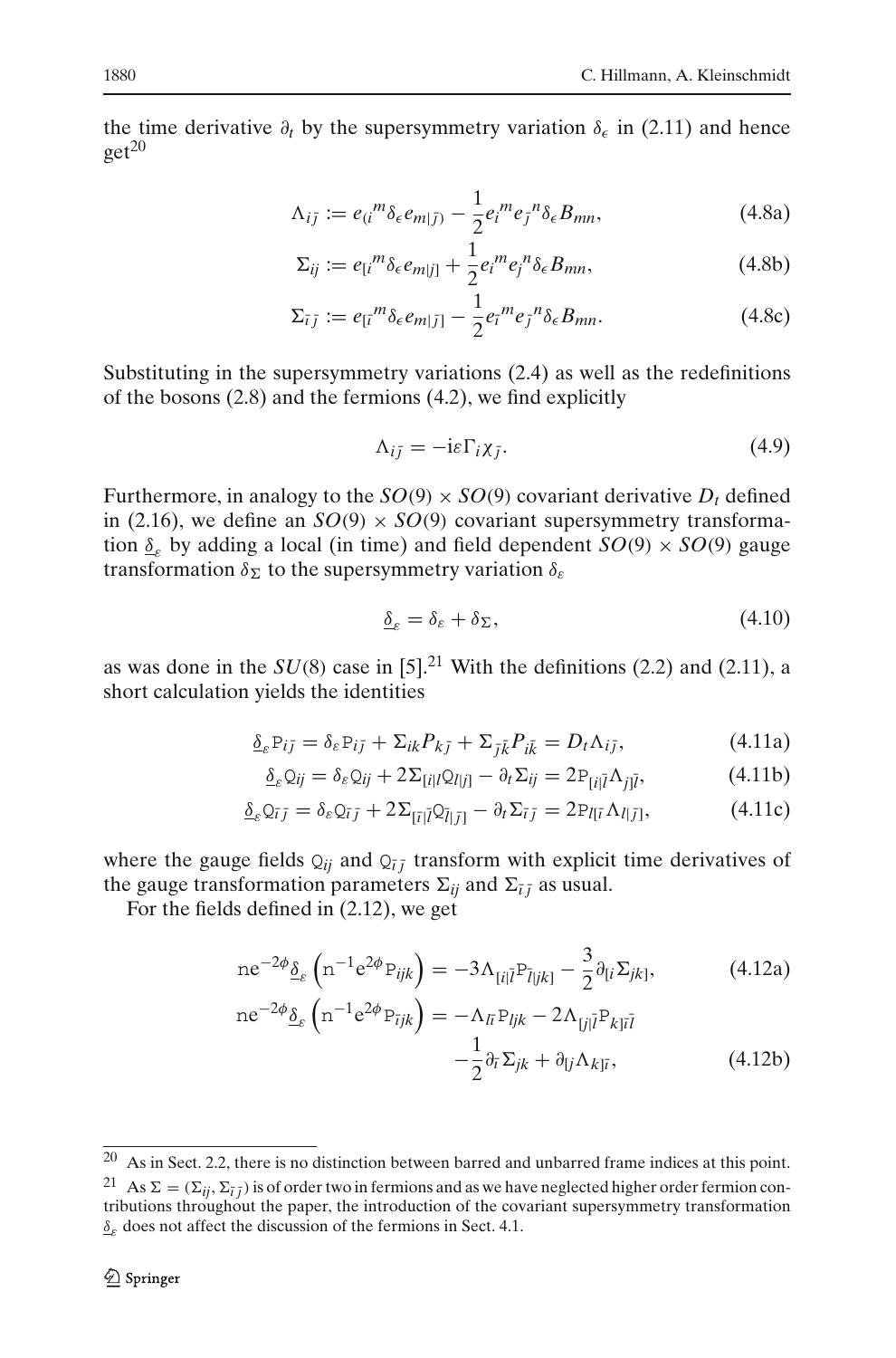$$
ne^{-2\phi} \underline{\delta}_{\varepsilon} \left( n^{-1} e^{2\phi} P_{i\bar{j}\bar{k}} \right) = -\Lambda_{i\bar{l}} P_{\bar{l}j\bar{k}} - 2\Lambda_{l\bar{l}j} P_{\bar{k}}_{j\bar{l}l} + \frac{1}{2} \partial_i \Sigma_{\bar{j}\bar{k}} - \partial_{l\bar{j}} \Lambda_{|i|\bar{k}|}, \tag{4.12c}
$$

$$
ne^{-2\phi}\underline{\delta}_{\varepsilon}\left(n^{-1}e^{2\phi}P_{\bar{i}\bar{j}\bar{k}}\right) = -3\Lambda_{I[\bar{i}}P_{|I|\bar{j}\bar{k}]} + \frac{3}{2}\partial_{[\bar{i}}\Sigma_{\bar{j}\bar{k}]}.
$$
 (4.12d)

Again, we observe the  $SO(9) \times SO(9)$  covariance. The appearance of spatial derivatives of the  $SO(9) \times SO(9)$  transformation parameter  $\Sigma$  indicates that we should gauge the symmetry group  $SO(9) \times SO(9)$  with respect to space–time in fact by introducing also an  $SO(9) \times SO(9)$  derivative  $D_m$  as discussed in Sect. [3.4.](#page-13-3) However, this is not the way we want to pursue; instead we now study supersymmetry transformations in the  $DE_{10}/K(DE_{10})$  coset structure.

In the derivation of the coset equations of motion in Sect. [3,](#page-8-0) we started with an element *V* in the group coset  $DE_{10}/K(DE_{10})$  and considered variations of *V* under a general variation  $\delta$ . As the supersymmetry operator is also realised as a derivative operator  $\delta_{\varepsilon}$ , which commutes with the time derivative  $\partial_t$ , we can use the same chain of arguments of Sect. [3](#page-8-0) to derive the supersymmetry variation of  $P$  and  $Q$ . This means we first decompose the Lie( $DE_{10}$ ) valued expression

$$
\delta_{\varepsilon} \mathcal{V} \mathcal{V}^{-1} = \tilde{\Lambda} + \tilde{\Sigma} \tag{4.13}
$$

<span id="page-20-0"></span>into generators  $\tilde{\Sigma} \in \text{Lie}(K(DE_{10}))$  and  $\tilde{\Lambda} \in \text{Lie}(DE_{10}/K(DE_{10}))$ . Then, we parametrise  $\tilde{\Sigma}$  and  $\tilde{\Lambda}$  similiarly to [\(3.20\)](#page-12-1) in a level decomposition truncated for  $\ell > 2$ , i.e.

$$
\tilde{\Lambda} = \delta_{\varepsilon} \varphi T + \tilde{\Lambda}_{i\bar{j}} S^{i\bar{j}} + \frac{1}{3!} e^{\varphi} \tilde{\Lambda}_{IJK} S^{IJK},
$$
\n
$$
\tilde{\Sigma} = \frac{1}{2} \tilde{\Sigma}_{i\bar{j}} J^{i\bar{j}} + \frac{1}{2} \tilde{\Sigma}_{\bar{i}\bar{j}} J^{\bar{i}\bar{j}} + \frac{1}{3!} e^{\varphi} \tilde{\Lambda}_{IJK} J^{IJK},
$$
\n(4.14)

where we again work in Borel gauge. Finally, from the fact that both derivative operators commute it follows that we get the variations after projecting on the  $\ell = 0$  generators  $S^{i\bar{j}}$ , *T* and the gauge orbit generators  $J^{i\bar{j}}$  and  $J^{\bar{i}j}$ 

$$
\underline{\delta}_{\varepsilon}(\partial_t \varphi) = \delta_{\varepsilon}(\partial_t \varphi) = \partial_t(\delta_{\varepsilon} \varphi),\tag{4.15a}
$$

<span id="page-20-1"></span>
$$
\underline{\delta}_{\varepsilon} P_{i\bar{j}} = \delta_{\varepsilon} P_{i\bar{j}} + \tilde{\Sigma}_{ik} P_{k\bar{j}} + \tilde{\Sigma}_{\bar{j}\bar{k}} P_{i\bar{k}} = D_t \tilde{\Lambda}_{i\bar{j}}, \tag{4.15b}
$$

$$
\underline{\delta}_{\varepsilon} Q_{ij} = \delta Q_{ij} + 2\tilde{\Sigma}_{[i|k} Q_{k|j]} - \partial_t \tilde{\Sigma}_{ij} = 2P_{[i|\tilde{l}} \tilde{\Lambda}_{j|\tilde{l}}, \qquad (4.15c)
$$

<span id="page-20-2"></span>
$$
\underline{\delta}_{\varepsilon} Q_{\bar{i}\bar{j}} = \delta Q_{\bar{i}\bar{j}} + 2\tilde{\Sigma}_{\bar{i}\bar{i}\bar{k}} Q_{\bar{k}\bar{j}\bar{j}} - \partial_{\bar{i}} \tilde{\Sigma}_{\bar{i}\bar{j}} = 2P_{k\bar{i}\bar{i}} \tilde{\Lambda}_{k\bar{j}\bar{j}}, \tag{4.15d}
$$

where we have used the covariant derivative  $D_t$  as in [\(3.22b\)](#page-13-4). With the covariant supersymmetry transformation  $\underline{\delta}_{\varepsilon}$  we can write the equations resulting from the projection onto the  $\ell = 1$  generators  $S^{ijk}$ ,  $S^{ijk}$ ,  $S^{ijk}$  and  $S^{i\bar{j}\bar{k}}$  as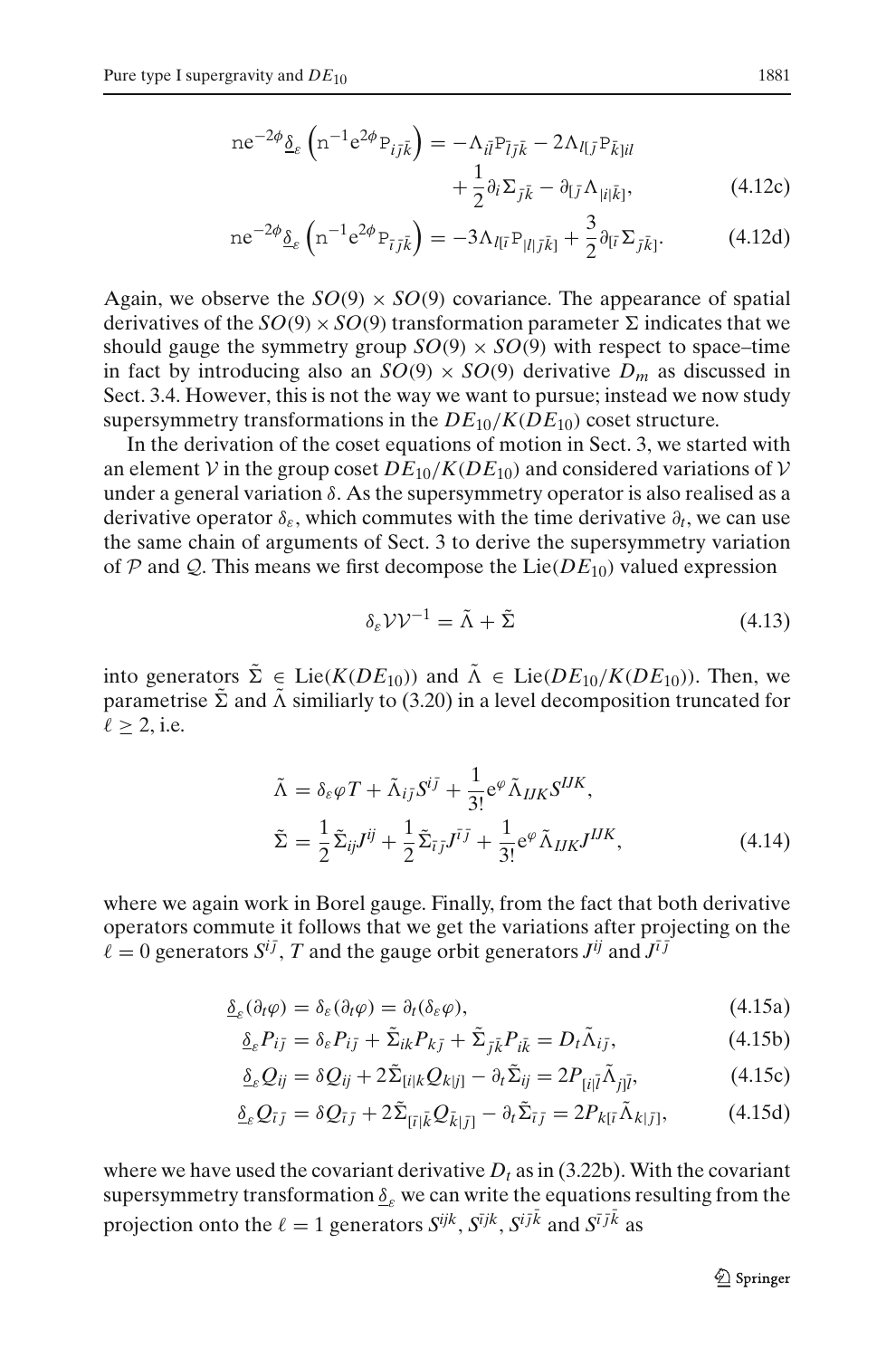$$
\underline{\delta}_{\varepsilon} P_{ijk} - 3\tilde{\Lambda}_{[i|\bar{l}} P_{\bar{l}|jk]} = D_t \tilde{\Lambda}_{ijk} - 3P_{[i|\bar{l}} \tilde{\Lambda}_{\bar{l}|jk]}, \tag{4.16a}
$$

$$
\underline{\delta}_{\varepsilon} P_{\bar{\iota} jk} - \tilde{\Lambda}_{l\bar{\iota}} P_{ljk} + 2\tilde{\Lambda}_{\bar{\iota} j\bar{\iota}} P_{k\bar{\iota} \bar{\iota} \bar{\iota}} = D_t \tilde{\Lambda}_{\bar{\iota} jk} - P_{l\bar{\iota}} \tilde{\Lambda}_{ljk} + 2P_{\bar{\iota} j\bar{\iota}} \tilde{\Lambda}_{k\bar{\iota} \bar{\iota} \bar{\iota}}, \tag{4.16b}
$$

$$
\underline{\delta}_{\varepsilon} P_{i\bar{j}\bar{k}} - 2\tilde{\Lambda}_{m\bar{j}} P_{\bar{k}\bar{j}im} + \tilde{\Lambda}_{i\bar{l}} P_{\bar{l}j\bar{k}} = D_t \tilde{\Lambda}_{i\bar{j}\bar{k}} - 2P_{m\bar{l}} \tilde{\Lambda}_{\bar{k}\bar{j}im} + P_{i\bar{l}} \tilde{\Lambda}_{\bar{l}j\bar{k}}, \quad (4.16c)
$$

$$
\underline{\delta}_{\varepsilon} P_{\bar{\iota}\bar{\jmath}\bar{k}} - 3\tilde{\Lambda}_{I[\bar{\iota}} P_{|I|\bar{\jmath}\bar{k}]} = D_t \tilde{\Lambda}_{\bar{\iota}\bar{\jmath}\bar{k}} - 3P_{I[\bar{\iota}} \tilde{\Lambda}_{|I|\bar{\jmath}\bar{k}]}.
$$
\n(4.16d)

It should be noted that an inclusion of higher level terms  $\ell \geq 2$  in the expansions [\(3.20\)](#page-12-1) and [\(4.14\)](#page-20-0) above does not alter Eqs. [\(4.15\)](#page-20-1) and [\(4.16\)](#page-20-2) in contradistinction to the equations of motion [\(3.22\)](#page-13-1) and [\(3.23\)](#page-13-0). This is a general property of the Borel gauge [\[34\]](#page-24-15).

As we have identified the supergravity variables  $P$  and  $Q$  at a fixed spatial point **x** with the coset variables *P* and *Q* in Sect. [3.4,](#page-13-3) a comparison of Eq. [\(4.11\)](#page-19-2) and [\(4.15\)](#page-20-1) forces us to identify  $\Lambda_{i\bar{j}}$  with  $\tilde{\Lambda}_{i\bar{j}}$  and  $(\Sigma_{ii}, \Sigma_{\bar{i}})$  with  $(\tilde{\Sigma}_{ii}, \tilde{\Sigma}_{\bar{i}})$ , respectively. Using the explicit form of  $\tilde{\Lambda}_{i\bar{i}}$  in terms of fermion bilinears [\(4.9\)](#page-19-3) and the  $K(DE_{10})$  transformation rules for the fermions deduced in Sect. [4.1,](#page-16-3) we could in principle compute  $\tilde{\Lambda}_{IJK}$  from this by comparing it with a  $K(DE_{10})$  transformation of the coset representation. We can obtain an independent answer for  $\tilde{\Lambda}_{IJK}$  by comparing with supergravity. It is not guaranteed that the two answers will agree. In [\[34\]](#page-24-15) a similar analysis was carried out in the maximal  $D = 11$ supergravity context and some but not all expressions for the analogues of  $\Lambda_{IJK}$  agree. We take this as an indication that there is a disparity between the unfaithful, finite-dimensional fermionic  $K(DE_{10})$  representation and the infinite-dimensional coset representation, which is in conflict with supersymmetry on the coset side.

## <span id="page-21-0"></span>**5 Discussion**

In this paper, we have rewritten the bosonic and fermionic fields of pure type I supergravity in terms of variables which we assigned to representations of  $SO(9) \times SO(9)$  [cf. [\(2.11\)](#page-5-0), [\(2.12\)](#page-5-1) and [\(4.1\)](#page-16-0)]. The relevant bosonic representations are identical to those that arise in the  $D_9$  level decomposition of  $DE_{10}$  on the levels  $\ell = 0, 1$  as shown in Sect. [3.2.](#page-9-2) In Sect. [4.1](#page-16-3) we also showed that some of the relevant fermionic representations of  $SO(9) \times SO(9)$  can be consistently extended to unfaithful representations of  $K(DE_{10})$ .

At the dynamical level we demonstrated that the bosonic equations of pure type I supergravity in this parametrisation (evaluated at a fixed spatial point) coincide with those derived from a simple  $D = 1$  non-linear  $\sigma$ -model on  $DE_{10}/K(DE_{10})$  truncated consistently beyond  $\ell = 1$  up to a number of terms which can either be gauged away or can be argued to be of the form of (generalised) spatial gradients, see Sect.  $3.4<sup>22</sup>$  $3.4<sup>22</sup>$  $3.4<sup>22</sup>$  It would be very interesting to see

<span id="page-21-1"></span><sup>22</sup> Our analysis was always at the level of the equations of motion and not at the level of the action.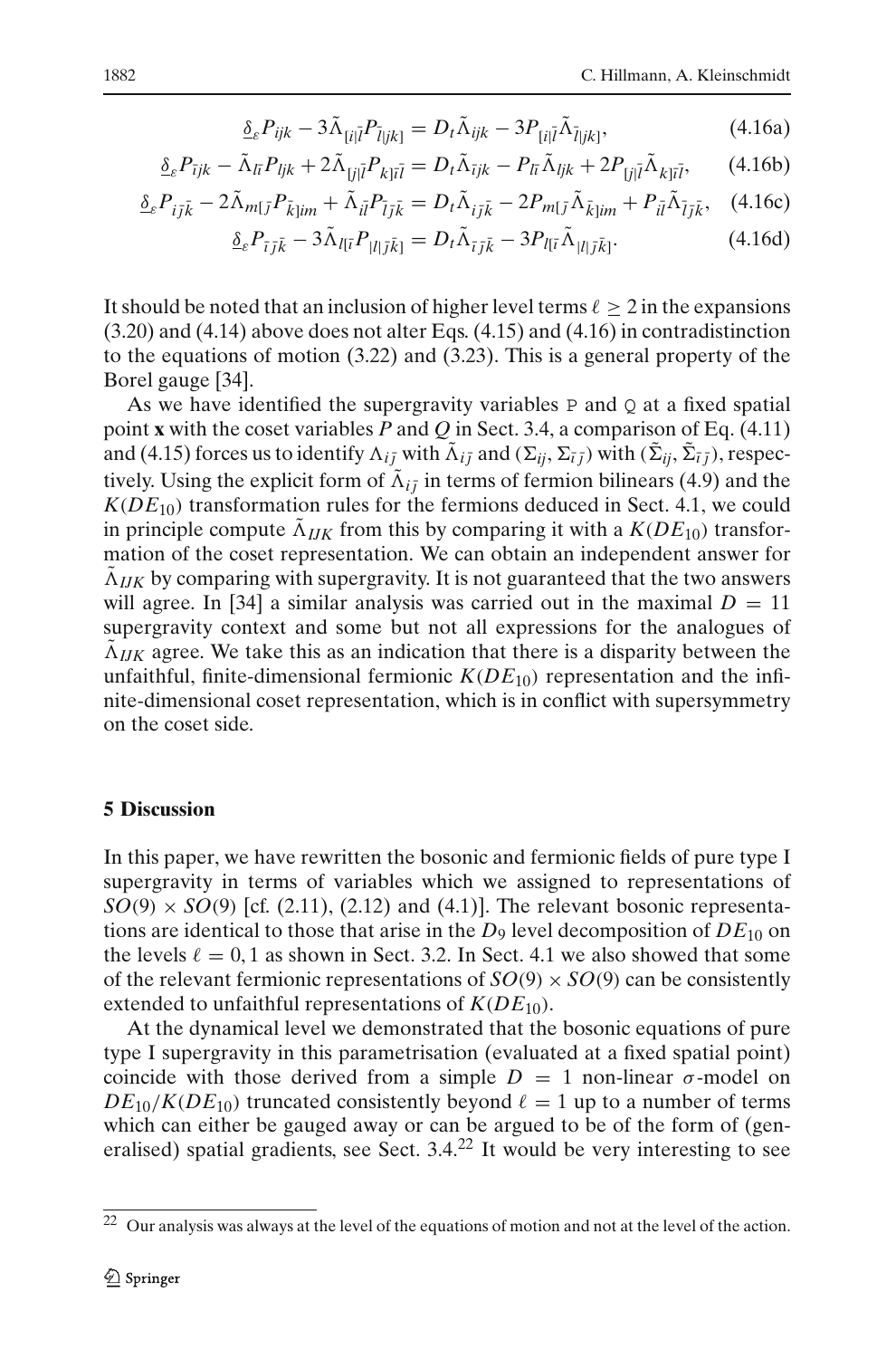whether the full  $D = 10$  equations can be cast in  $SO(9) \times SO(9)$  covariant form, analogous to the treatment in [\[5](#page-23-12)]. Our focus was not on this question but rather if we can extend the (partial)  $SO(9) \times SO(9)$  covariance to a (partial)  $K(DE_{10})$ covariance to further test the ideas of [\[20](#page-24-3)]. As pointed out for example below [\(3.23\)](#page-13-0) the truncated coset model equations of motion include terms which are part of a  $K(DE_{10})$  covariant formulation and these terms agree with identical terms in the supergravity equations [\(2.23\)](#page-7-2). A similar phenomenon was observed for the supersymmetry variation of certain fermionic fields, see [\(4.3\)](#page-17-0).

We consider our results as evidence that  $K(DE_{10})$  might be a dynamical symmetry of the pure type I theory. There are also a number of conundrums related to our analysis, some of which were already hinted at.

As is well known, the pure type I supergravity theory is not anomaly free. However, by adding appropriate vector multiplets [\[37\]](#page-24-18) the anomalies can be cancelled [\[38](#page-24-19), [39\]](#page-24-20). The possibilities which are realised as string theory low energy effective theories are those which have vector multiplets transforming as Yang– Mills fields of either *SO*(32) or  $E_8 \times E_8$ . The inclusion of these non-Abelian symmetries in the context of Kac–Moody symmetries is poorly understood. Augmenting the theory [\(2.1\)](#page-2-3) by Abelian or non-Abelian vector fields changes the associated cosmological billiard from  $DE_{10}$  to a group called  $BE_{10}$  [\[18\]](#page-24-1) but, at the level of coset model, *BE*<sup>10</sup> is not appropriate for accommodating more than a single Abelian vector field. In [\[23](#page-24-6)] multiple Abelian vector fields were added to the pure type I theory by increasing the rank of the Kac–Moody symmetry and changing the real form.<sup>[23](#page-22-0)</sup> A proper understanding of the non-Abelian symmetries from a Kac–Moody algebraic point of view is lacking at the moment.

Another interesting challenge is to extend the bosonic  $DE_{10}/K(DE_{10})\sigma$ -model of [\(3.2\)](#page-8-3) to a locally supersymmetric model in  $D = 1$ . With the fermionic representations employed in this paper, it appears impossible to construct such a model. In fact, in the present situation there is no non-vanishing combination that can be constructed from terms bilinear in the fermions [\(4.1\)](#page-16-0) of the form  $\tilde{\Lambda}_{\overline{i} \overline{j} k}$  whereas such an expression necessarily appears in the supersymmetry variation of the  $\ell = 1$  field  $P_{\bar{i} \bar{j} k}$  due to [\(4.12\)](#page-19-4) and [\(4.16\)](#page-20-2).

Finally, it is crucial to bring the 'gradient conjecture' of [\[20](#page-24-3)] back into view. According to this conjecture the  $\sigma$ -model can capture the *full* dynamics in a neighbourhood of the fixed spatial point **x** by translating the information about all spatial gradients of the supergravity fields into higher level degrees of freedom of the  $\sigma$ -model. As discussed in Sect. [3.4,](#page-13-3) the concrete realisation of this translation is still an open problem.

**Acknowledgments** We are grateful to H. Nicolai for discussions on the results presented here. CH would like to thank the Studienstiftung des deutschen Volkes for financial support. This research was partly supported by the European Research and Training Networks 'Superstrings' (contract number MRTN-CT-2004-512194).

<span id="page-22-0"></span> $23$  See also [\[40](#page-24-21)] for a discussion of a non-maximal theory with vector fields obtained by orbifolding the maximal theory. In this analysis  $DE_{10}$  and further extensions of it similar to those of [\[23](#page-24-6)] appear.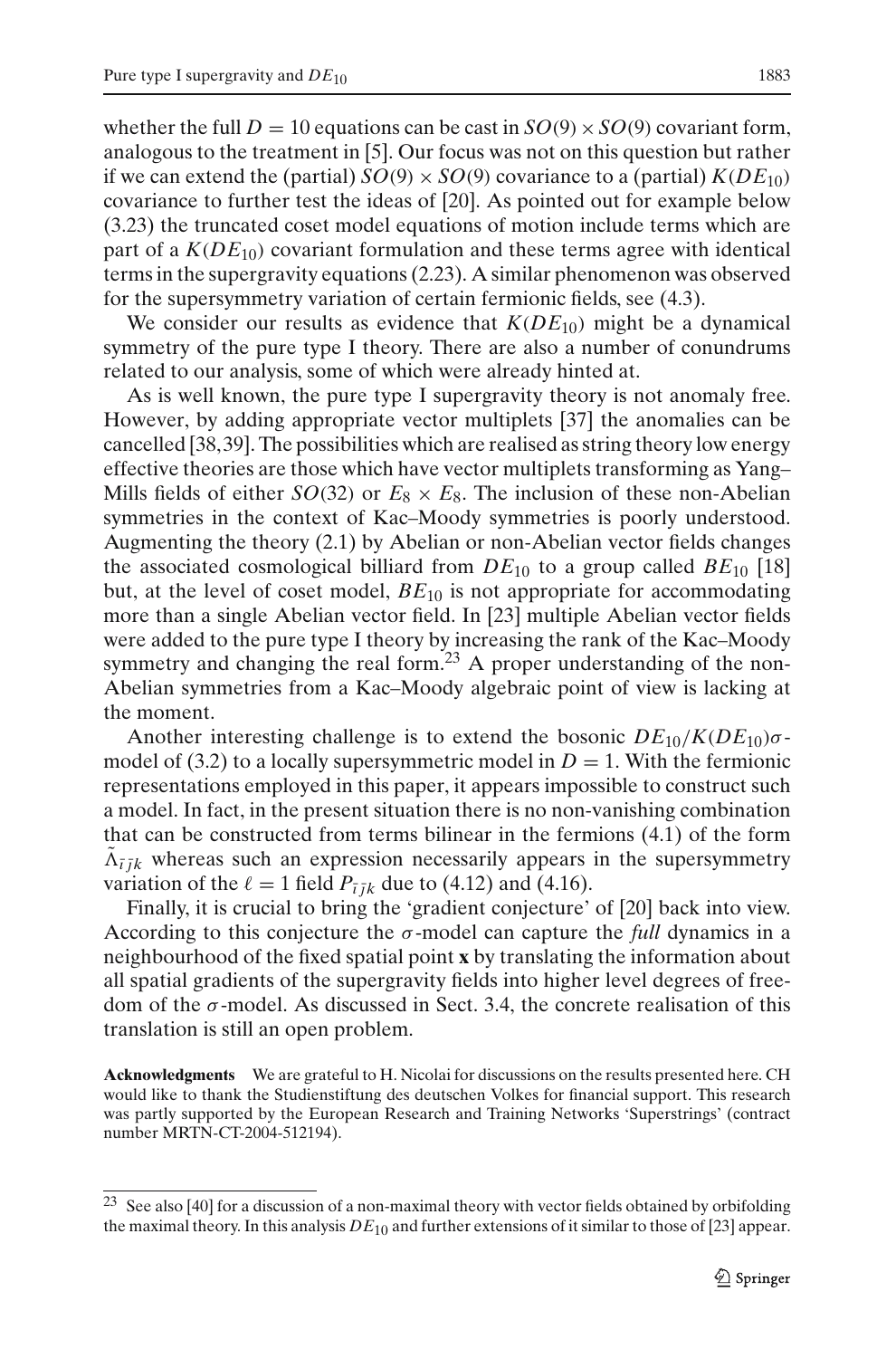# **Appendix: Conventions for** *-***-matrices**

We use the same conventions for  $\Gamma$ -matrices as [\[17\]](#page-24-0) which we summarise for completeness.

The (32  $\times$  32) real  $\Gamma$ -matrices  $\Gamma^A$  for  $A = 0, \ldots, 10$  of *SO*(1, 10) are defined in terms of the real symmetric (16 × 16)  $\gamma$ -matrices  $\gamma^{i}$  (*i* = 1, ..., 9) of *SO*(9) by

$$
\Gamma^0 = \begin{pmatrix} 0 & -\mathbf{1}_{16} \\ \mathbf{1}_{16} & 0 \end{pmatrix}, \quad \Gamma^{10} = \begin{pmatrix} \mathbf{1}_{16} & 0 \\ 0 & -\mathbf{1}_{16} \end{pmatrix}, \quad \Gamma^i = \begin{pmatrix} 0 & \gamma^i \\ \gamma^i & 0 \end{pmatrix}. \quad \text{(A.1)}
$$

The matrix  $\Gamma^0$  is the charge conjugation matrix in *D* = 11. After descending to *SO*(1, 9) the matrix  $\frac{1}{2}$ (**1**<sub>32</sub>  $\pm \Gamma^{10}$ ) serves as the projector on the two chiral spinors in  $D = 10$ . The type I fermions  $\psi_M$  and  $\lambda$  discussed in the paper have been projected from 32-component spinors to opposite chiralities.

## **References**

- <span id="page-23-0"></span>1. Cremmer, E., Julia, B., Scherk, J.: Supergravity theory in 11 dimensions. Phys. Lett. B **76**, 409–412 (1978)
- <span id="page-23-1"></span>2. Cremmer, E., Julia, B.: The *SO*(8) supergravity. Nucl. Phys. B **159**, 141–212 (1979)
- <span id="page-23-2"></span>3. Marcus, N., Schwarz, J.H.: Three-dimensional supergravity theories. Nucl. Phys. B **228**, 145 (1983)
- <span id="page-23-3"></span>4. Julia, B.: Application of supergravity to gravitation theories. In: De Sabbata, V., Schmutzer, E. (eds.) Unified Field Theories of more than 4 Dimensions, World Scientific Singapore, (1983)
- <span id="page-23-12"></span>5. de Wit, B., Nicolai, H.:  $D = 11$  Supergravity with local  $SU(8)$  invariance. Nucl. Phys. B 274, 363 (1986)
- 6. Hull, C.M., Townsend, P.K.: Unity of superstring dualities. Nucl. Phys. B **438**, 109–137 (1995), hep-th/9410167
- 7. de Wit, B., Nicolai, H.: Hidden symmetries, central charges and all that. Class. Quant. Grav. **18**, 3095–3112 (2001) hep-th/0011239
- <span id="page-23-4"></span>8. Iqbal, A., Neitzke, A., Vafa, C.: A mysterious duality. Adv. Theor. Math. Phys. **5**, 769 (2002), hep-th/0111068
- 9. Ehlers, J.: Dissertation, Hamburg University (1957)
- <span id="page-23-10"></span><span id="page-23-5"></span>10. Julia, B.: Group disintegrations. In: Hawking, S.W., Roček, M. (eds.), Superspace and Supergravity, Proceedings of the Nuffield Workshop, Cambridge, England, June 22–July 12, 1980 pp. 331–350. Cambridge University Press, Cambridge (1981) LPTENS 80/16
- 11. Cremmer, E.: Supergravities in 5 dimensions. In: Hawking, S.W., Roček, M. (eds.), Superspace and Supergravity, Proceedings of the Nuffield Workshop, Cambridge, England, June 22–July 12, 1980 pp. 267–282. Cambridge University Press, Cambridge (1981)
- <span id="page-23-11"></span>12. Julia, B.: Kac–moody symmetry of gravitation and supergravity theories. In: Flato, M., Sally, P., Zuckerman, G. (eds.), Applications of Group Theory in Physics and Mathematical Physics Lectures in Applied Mathematics vol. 21, pp. 355–374. American Mathematical Society Providence (1985) LPTENS 82/22
- <span id="page-23-6"></span>13. Breitenlohner, P., Maison, D., Gibbons, G.W.: Four-dimensional black holes from Kaluza–Klein theories. Commun. Math. Phys. **120**, 295 (1988)
- <span id="page-23-7"></span>14. Cremmer, E., Julia, B., Lü, H., Pope, C.N.: Higher dimensional origin of *D* = 3 coset symmetries. hep-th/9909099
- <span id="page-23-8"></span>15. Bergshoeff, E., de Roo, M., de Wit, B., van Nieuwenhuizen, P.: Ten-dimensional Maxwell–Einstein supergravity, its currents, and the issue of its auxiliary fields. Nucl. Phys. B **195**, 97–136 (1982)
- <span id="page-23-9"></span>16. Chamseddine, A.H.:  $N = 4$  supergravity coupled to  $N = 4$  matter and hidden symmetries. Nucl. Phys. B **185**, 403–415 (1981)